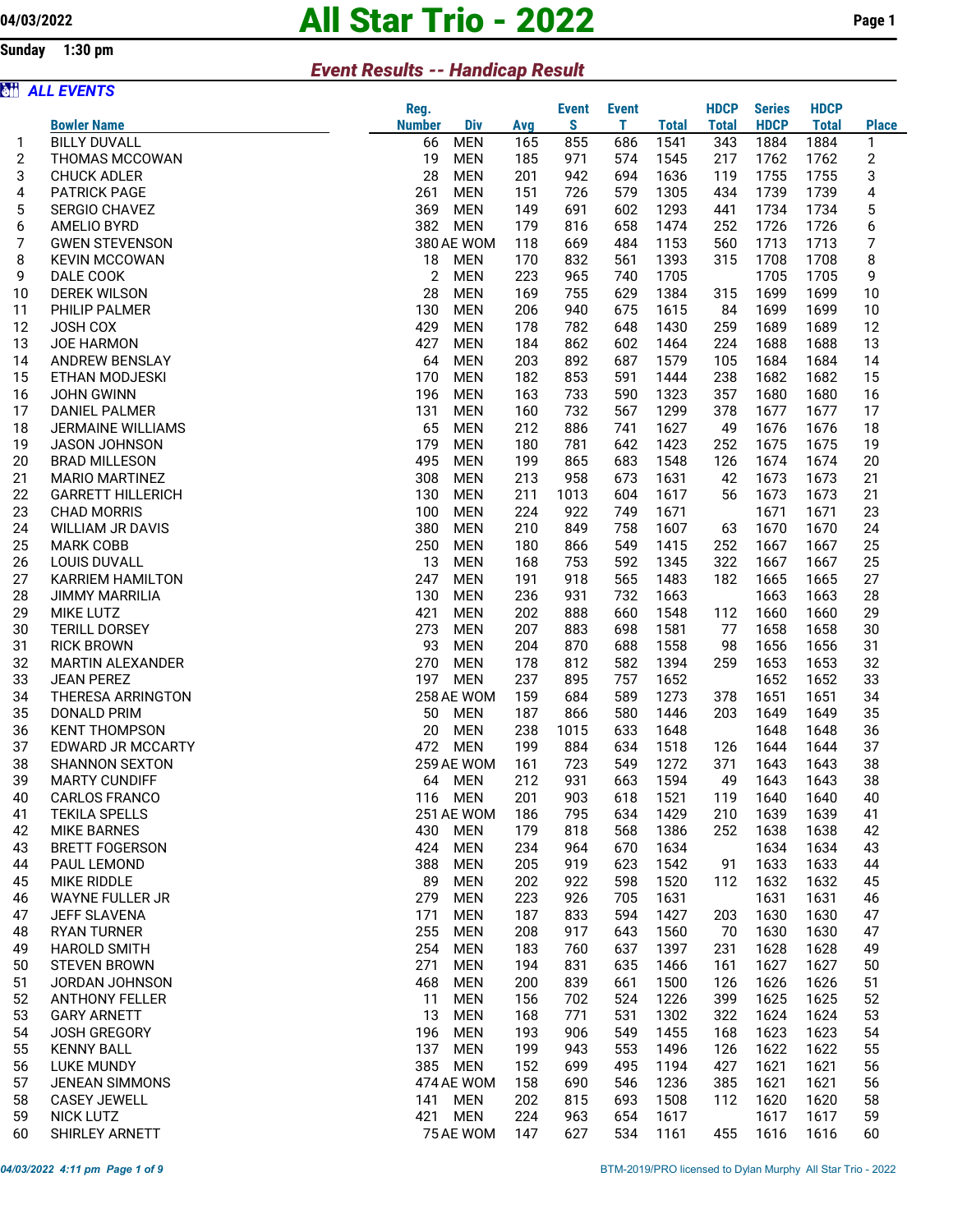### 04/03/2022 Page 2 All Star Trio - 2022

|     |                          | Reg.                        |     | <b>Event</b> | <b>Event</b> |              | <b>HDCP</b>  | <b>Series</b> | <b>HDCP</b>  |              |
|-----|--------------------------|-----------------------------|-----|--------------|--------------|--------------|--------------|---------------|--------------|--------------|
|     | <b>Bowler Name</b>       | <b>Number</b><br><b>Div</b> | Avg | S            | T.           | <b>Total</b> | <b>Total</b> | <b>HDCP</b>   | <b>Total</b> | <b>Place</b> |
| 61  | <b>RICK HOUTTEMAN</b>    | 426<br><b>MEN</b>           | 195 | 820          | 640          | 1460         | 154          | 1614          | 1614         | 61           |
| 62  | <b>RACHELLE BAILEY</b>   | 260 AE WOM                  | 174 | 827          | 499          | 1326         | 287          | 1613          | 1613         | 62           |
| 63  | <b>DEVIN LAMPKINS</b>    | 245<br><b>MEN</b>           | 192 | 861          | 574          | 1435         | 175          | 1610          | 1610         | 63           |
| 64  | FREEMAN JR PENDLETON     | 473<br><b>MEN</b>           | 169 | 745          | 550          | 1295         | 315          | 1610          | 1610         | 63           |
| 65  | <b>JEREMY BINKERD</b>    | 136<br><b>MEN</b>           | 223 | 886          | 723          | 1609         |              | 1609          | 1609         | 65           |
| 66  | <b>GARNETT SR HYDE</b>   | 262<br><b>MEN</b>           | 222 | 958          | 650          | 1608         |              | 1608          | 1608         | 66           |
| 67  | <b>JAKE KILIAN</b>       | 385<br><b>MEN</b>           | 181 | 752          | 610          | 1362         | 245          | 1607          | 1607         | 67           |
| 68  | RANDY THOMPSON           | 495<br><b>MEN</b>           | 170 | 765          | 527          | 1292         | 315          | 1607          | 1607         | 67           |
| 69  | <b>LYRONE TERRY</b>      | 274<br><b>MEN</b>           | 175 | 732          | 594          | 1326         | 280          | 1606          | 1606         | 69           |
| 70  | <b>ANTJUAN BYRD</b>      | 384<br><b>MEN</b>           | 190 | 822          | 595          | 1417         | 189          | 1606          | 1606         | 69           |
| 71  | <b>BRAD BOLLING</b>      | 388<br><b>MEN</b>           | 190 | 813          | 602          | 1415         | 189          | 1604          | 1604         | 71           |
| 72  | <b>JANICE CATLIN</b>     | 464 AE WOM                  | 154 | 639          | 551          | 1190         | 413          | 1603          | 1603         | 72           |
| 73  | <b>ISAAC CLARK</b>       | 372 MEN                     | 167 | 736          | 538          | 1274         | 329          | 1603          | 1603         | 72           |
| 74  | PATRICIA CAMPBELL BELL   | 474 AE WOM                  | 156 | 681          | 518          | 1199         | 399          | 1598          | 1598         | 74           |
| 75  |                          |                             | 144 |              |              |              | 476          |               |              | 75           |
|     | MARSHELLE FREEMAN        | 374 AE WOM                  |     | 657          | 461          | 1118         |              | 1594          | 1594         |              |
| 76  | TIMOTHY PATTERSON        | 262 MEN                     | 231 | 906          | 688          | 1594         |              | 1594          | 1594         | 75           |
| 77  | <b>REGINALD HAYNES</b>   | 475<br><b>MEN</b>           | 204 | 832          | 664          | 1496         | 98           | 1594          | 1594         | 75           |
| 78  | <b>EDDIE ADAMS</b>       | 116<br><b>MEN</b>           | 193 | 872          | 553          | 1425         | 168          | 1593          | 1593         | 78           |
| 79  | <b>CARL GOWANS</b>       | 10<br><b>MEN</b>            | 191 | 763          | 646          | 1409         | 182          | 1591          | 1591         | 79           |
| 80  | <b>WILLIE JR STUDWAY</b> | 286<br><b>MEN</b>           | 205 | 856          | 644          | 1500         | 91           | 1591          | 1591         | 79           |
| 81  | <b>JAMES PUGH</b>        | 266<br><b>MEN</b>           | 192 | 812          | 603          | 1415         | 175          | 1590          | 1590         | 81           |
| 82  | <b>BRANDON HAMILTON</b>  | 422<br><b>MEN</b>           | 214 | 816          | 739          | 1555         | 35           | 1590          | 1590         | 81           |
| 83  | <b>TYLER HOWARD</b>      | 369<br><b>MEN</b>           | 157 | 743          | 454          | 1197         | 392          | 1589          | 1589         | 83           |
| 84  | <b>LARRY HAYSLETT</b>    | 240<br><b>MEN</b>           | 199 | 872          | 591          | 1463         | 126          | 1589          | 1589         | 83           |
| 85  | <b>WILBERT BROWN</b>     | 409<br><b>MEN</b>           | 182 | 809          | 538          | 1347         | 238          | 1585          | 1585         | 85           |
| 86  | <b>JANICE REED</b>       | 360 AE WOM                  | 132 | 605          | 426          | 1031         | 553          | 1584          | 1584         | 86           |
| 87  | JOYCE PLEDGER            | 364 AE WOM                  | 165 | 681          | 560          | 1241         | 343          | 1584          | 1584         | 86           |
| 88  | <b>TROY MEADOWS</b>      | 140<br><b>MEN</b>           | 194 | 686          | 735          | 1421         | 161          | 1582          | 1582         | 88           |
| 89  | <b>WAYNE KELLY</b>       | 463<br><b>MEN</b>           | 181 | 714          | 622          | 1336         | 245          | 1581          | 1581         | 89           |
| 90  | <b>MICHAEL SMITH</b>     | 64<br><b>MEN</b>            | 205 | 818          | 665          | 1483         | 91           | 1574          | 1574         | 90           |
| 91  | <b>BRANDON POWELL</b>    | <b>MEN</b><br>136           | 223 | 899          | 675          | 1574         |              | 1574          | 1574         | 90           |
| 92  | <b>CASEY NACE</b>        | 523<br><b>MEN</b>           | 200 | 839          | 609          | 1448         | 126          | 1574          | 1574         | 90           |
| 93  | <b>AUSTIN LEEVY</b>      | 431<br><b>MEN</b>           | 201 | 768          | 686          | 1454         | 119          | 1573          | 1573         | 93           |
| 94  | <b>MARK DAVIS</b>        | 373<br><b>MEN</b>           | 182 | 804          | 530          | 1334         | 238          | 1572          | 1572         | 94           |
| 95  | <b>SARA JONES</b>        | 12 AE WOM                   | 133 | 590          | 436          | 1026         | 546          | 1572          | 1572         | 94           |
| 96  | <b>MAURICE HARRIS</b>    | 254 MEN                     | 228 | 929          | 643          | 1572         |              | 1572          | 1572         | 94           |
| 97  | <b>KENA GAYLES</b>       | 258 AE WOM                  | 154 | 649          | 509          | 1158         | 413          | 1571          | 1571         | 97           |
| 98  | <b>DANEAN THATCHER</b>   | 92 AE WOM                   | 167 | 670          | 572          | 1242         | 329          | 1571          | 1571         | 97           |
| 99  | ROSARIO MURELLO          | 159<br><b>MEN</b>           | 192 | 880          | 515          | 1395         | 175          | 1570          | 1570         | 99           |
| 100 | DESHON SUTHERLAND        | 375 MEN                     | 197 | 847          | 583          | 1430         | 140          | 1570          | 1570         | 99           |
| 101 | <b>MAYA BROWN</b>        | 276 AE WOM                  | 148 | 637          | 484          | 1121         | 448          | 1569          | 1569         | 101          |
| 102 | <b>RICK REYES</b>        | 312 MEN                     | 200 | 760          | 682          | 1442         | 126          | 1568          | 1568         | 102          |
| 103 | <b>TEAUNNA DANIELS</b>   | 277 AE WOM                  | 139 | 616          | 448          | 1064         | 504          | 1568          | 1568         | 102          |
| 104 | JAMIE HEFFERRAN          | 424<br>MEN                  | 202 | 799          | 656          | 1455         | 112          | 1567          | 1567         | 104          |
| 105 | <b>SEAN SUTHERLAND</b>   | 384<br><b>MEN</b>           | 187 | 769          | 593          | 1362         | 203          | 1565          | 1565         | 105          |
| 106 | <b>BYRON MILLER</b>      | 422<br><b>MEN</b>           | 228 | 906          | 658          | 1564         |              | 1564          | 1564         | 106          |
| 107 | DOMONIQUE DESAVIEU       | 247<br>MEN                  | 211 | 910          | 597          | 1507         | 56           | 1563          | 1563         | 107          |
| 108 | JERRY FLYNN              | 289<br><b>MEN</b>           | 180 | 734          | 576          | 1310         | 252          | 1562          | 1562         | 108          |
|     | <b>CHRIS BUCHANAN</b>    |                             |     |              |              |              |              |               |              |              |
| 109 |                          | 137<br><b>MEN</b>           | 200 | 916          | 519          | 1435         | 126          | 1561          | 1561         | 109          |
| 110 | <b>ALLEN BROEKER</b>     | 388<br><b>MEN</b>           | 198 | 817          | 611          | 1428         | 133          | 1561          | 1561         | 109          |
| 111 | JEFFERY MISAMORE         | 139<br>MEN                  | 174 | 680          | 594          | 1274         | 287          | 1561          | 1561         | 109          |
| 112 | <b>JOHN CARSON</b>       | 257<br>MEN                  | 199 | 792          | 642          | 1434         | 126          | 1560          | 1560         | 112          |
| 113 | MICHAEL CALLHAM          | 369<br><b>MEN</b>           | 209 | 855          | 642          | 1497         | 63           | 1560          | 1560         | 112          |
| 114 | DANIEL FREEMAN           | 35<br><b>MEN</b>            | 211 | 868          | 636          | 1504         | 56           | 1560          | 1560         | 112          |
| 115 | SHELBY NEW               | 9 AE WOM                    | 224 | 949          | 610          | 1559         |              | 1559          | 1559         | 115          |
| 116 | PARIS HOLEYFIELD JR      | 270<br><b>MEN</b>           | 195 | 830          | 575          | 1405         | 154          | 1559          | 1559         | 115          |
| 117 | <b>BOBBY RICE</b>        | 9<br><b>MEN</b>             | 221 | 854          | 703          | 1557         |              | 1557          | 1557         | 117          |
| 118 | <b>BOBBY DUVALL</b>      | 292<br><b>MEN</b>           | 197 | 873          | 543          | 1416         | 140          | 1556          | 1556         | 118          |
| 119 | <b>CHESTER RODGERS</b>   | 380<br><b>MEN</b>           | 160 | 686          | 492          | 1178         | 378          | 1556          | 1556         | 118          |
| 120 | <b>MARY MARKHAM</b>      | 481 AE WOM                  | 156 | 628          | 528          | 1156         | 399          | 1555          | 1555         | 120          |
| 121 | <b>BRANDON BLAKE</b>     | 159<br>MEN                  | 143 | 570          | 502          | 1072         | 483          | 1555          | 1555         | 120          |
| 122 | TONY JR WILLIAMS         | 243<br>MEN                  | 196 | 862          | 545          | 1407         | 147          | 1554          | 1554         | 122          |
| 123 | <b>BRIAN HUNTER</b>      | 379<br><b>MEN</b>           | 178 | 706          | 588          | 1294         | 259          | 1553          | 1553         | 123          |
| 124 | <b>RON MATHEWS</b>       | 486<br><b>MEN</b>           | 185 | 760          | 574          | 1334         | 217          | 1551          | 1551         | 124          |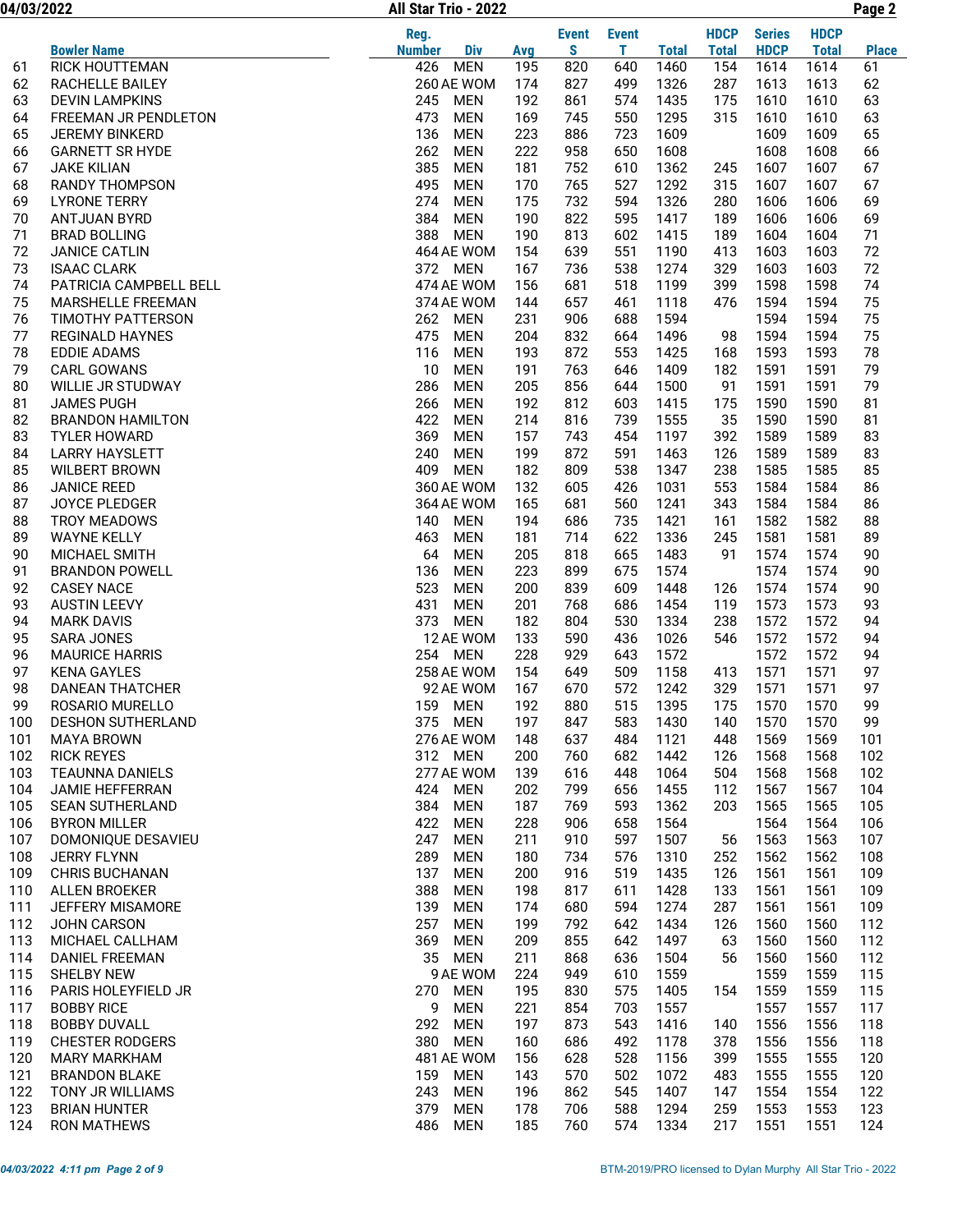04/03/2022 Page 3 All Star Trio - 2022

| 1453<br><b>GREG HOLFORD</b><br>71<br><b>MEN</b><br>204<br>824<br>629<br>98<br>1551<br>1551<br>124<br>125<br>430<br>126<br>126<br><b>BRAD HELMS</b><br><b>MEN</b><br>210<br>835<br>652<br>1487<br>63<br>1550<br>1550<br>367<br>1549<br>127<br>127<br><b>REGINALD KELSEY</b><br><b>MEN</b><br>168<br>711<br>516<br>1227<br>322<br>1549<br>128<br><b>SCOTT BUCHHOLZ</b><br>421<br><b>MEN</b><br>217<br>1533<br>1547<br>1547<br>128<br>846<br>687<br>14<br>129<br>285<br><b>GREGORY GRIER</b><br><b>MEN</b><br>201<br>859<br>567<br>1426<br>119<br>1545<br>1545<br>129<br>130<br>1544<br>130<br><b>BEVERLY REED</b><br>358 AE WOM<br>124<br>524<br>442<br>966<br>578<br>1544<br>23<br><b>MEN</b><br>212<br>131<br>131<br><b>CHRIS HOLMAN</b><br>867<br>625<br>1492<br>1541<br>1541<br>49<br>132<br>132<br><b>JOHN BLACKBURN</b><br>111<br><b>MEN</b><br>216<br>898<br>621<br>1519<br>21<br>1540<br>1540<br>133<br>427<br><b>MEN</b><br>782<br>1330<br>1540<br>1540<br>132<br><b>TOM MILLIKAN</b><br>186<br>548<br>210<br>425<br>1539<br>134<br>RICHARD COVINGTON<br><b>MEN</b><br>234<br>898<br>641<br>1539<br>1539<br>134<br>135<br>257<br><b>MEN</b><br>1399<br>1539<br>134<br><b>MARK CARSON</b><br>197<br>797<br>602<br>1539<br>140<br>$\overline{2}$<br><b>MEN</b><br>1525<br>1539<br>134<br>136<br>DARRELL KELSO<br>217<br>831<br>694<br>1539<br>14<br>1538<br>137<br>137<br><b>AKYLA CATLIN</b><br>464 AE WOM<br>184<br>762<br>552<br>1314<br>224<br>1538<br>138<br>182<br>733<br>567<br>1300<br>238<br>1538<br>1538<br>137<br><b>KRIS LAWSON</b><br>72<br>MEN<br>3<br>1538<br>139<br><b>MEN</b><br>212<br>804<br>685<br>1489<br>49<br>1538<br>137<br>AARON WHIGHAM<br>1537<br>1537<br>1537<br>140<br><b>MATT HRYCYK</b><br>23<br><b>MEN</b><br>219<br>892<br>645<br>140<br>485<br>1537<br>141<br><b>GREGORY SR GOSS</b><br><b>MEN</b><br>160<br>694<br>465<br>1159<br>378<br>1537<br>140<br>1536<br>1536<br>142<br><b>DARLENE STANFORD</b><br>358 AE WOM<br>147<br>587<br>494<br>1081<br>455<br>142<br>143<br><b>PAUL MILLS</b><br>426<br>1388<br>1535<br>1535<br>143<br>MEN<br>196<br>776<br>612<br>147<br>387<br>1535<br>144<br>RON SCHITTER<br><b>MEN</b><br>189<br>767<br>579<br>1346<br>189<br>1535<br>143<br>145<br>1303<br>1534<br>145<br>STEPHEN BENJAMIN<br>245<br><b>MEN</b><br>183<br>741<br>562<br>231<br>1534<br><b>MEN</b><br>1532<br>146<br><b>VANCE CATLIN</b><br>464<br>181<br>738<br>549<br>1287<br>245<br>1532<br>146<br><b>MEN</b><br>1532<br>147<br>ANDRE THOMPSON<br>273<br>196<br>795<br>590<br>1385<br>147<br>1532<br>146<br>148<br>256 AE WOM<br>154<br>590<br>529<br>1119<br>1532<br>1532<br>146<br><b>TAMEEKA CHALMERS</b><br>413<br>1434<br>1532<br>149<br>128<br><b>MEN</b><br>204<br>790<br>644<br>98<br>1532<br>146<br><b>TERRY PALMER</b><br>255<br><b>MEN</b><br>1460<br>1530<br>150<br>150<br>ORLANDO SMITH<br>208<br>838<br>622<br>70<br>1530<br>15<br>1452<br>1529<br>151<br>151<br><b>TIM HARDIN</b><br><b>MEN</b><br>207<br>813<br>639<br>77<br>1529<br>152<br>1340<br>1529<br>1529<br>151<br><b>HAYLEY NACE</b><br>523 AE WOM<br>190<br>812<br>528<br>189<br>153<br>285<br>204<br>789<br>1429<br>1527<br>1527<br>153<br><b>TONEY HENDERSON</b><br><b>MEN</b><br>640<br>98<br>154<br>1526<br><b>RICK JEFFERS</b><br>428<br><b>MEN</b><br>204<br>809<br>1428<br>98<br>1526<br>154<br>619<br>155<br>1071<br>1526<br>154<br>DARNELL COLEMAN<br>365<br><b>MEN</b><br>147<br>638<br>433<br>455<br>1526<br>1526<br>154<br>156<br><b>ALICIA HALE</b><br>279 AE WOM<br>186<br>776<br>540<br>1316<br>210<br>1526<br>1526<br>157<br><b>GORDON SCALES</b><br>179<br><b>MEN</b><br>203<br>835<br>586<br>1421<br>105<br>1526<br>154<br>158<br>MELVIN HERRELL<br>245<br>723<br>579<br>1302<br>224<br>1526<br>1526<br>154<br>MEN<br>184<br>1526<br>159<br>280 AE WOM<br>754<br>583<br>1337<br>189<br>1526<br>154<br>DANIELLE COLLIER<br>190<br>1279<br>1524<br>160<br>JEFFERY JOHNSON<br>470<br><b>MEN</b><br>181<br>765<br>514<br>245<br>1524<br>160<br>33<br>1523<br>1523<br>161<br><b>DANNY CLARK</b><br><b>MEN</b><br>220<br>873<br>650<br>1523<br>161<br>1523<br>162<br><b>MEN</b><br>1341<br>1523<br><b>STEVE GREDELL</b><br>62<br>191<br>771<br>570<br>182<br>161<br>582<br>492<br>1522<br>1522<br>163<br><b>DOVIE BROWN</b><br>366 AE WOM<br>148<br>1074<br>448<br>163<br><b>TOMEKA HOFF</b><br>363 AE WOM<br>186<br>698<br>1311<br>1521<br>1521<br>164<br>164<br>613<br>210<br>1122<br>1521<br>1521<br>165<br><b>DENISE REED</b><br>361 AE WOM<br>156<br>639<br>483<br>399<br>164<br><b>CAROLYN RAINEY</b><br>359 AE WOM<br>612<br>432<br>1044<br>476<br>1520<br>1520<br>166<br>166<br>144<br>167<br><b>MARSHA ARMSTEAD</b><br>521<br>391<br>912<br>608<br>1520<br>1520<br>166<br>258 AE WOM<br>113<br>1520<br>1520<br>1520<br>168<br><b>BILL STOREY</b><br>173 MEN<br>221<br>886<br>634<br>166<br>169<br>259<br><b>MEN</b><br>485<br>1196<br>322<br>1518<br>1518<br><b>JEREMY JACKSON</b><br>168<br>711<br>169<br>170<br><b>CATHY SHENAULT</b><br>366 AE WOM<br>174<br>729<br>502<br>1231<br>287<br>1518<br>1518<br>169<br>171<br>381 AE WOM<br>118<br>473<br>957<br>1517<br>171<br>TAMRA MANDELDOVE<br>484<br>560<br>1517<br>172<br>DONNIE SPENCER<br>422<br><b>MEN</b><br>629<br>1369<br>1516<br>1516<br>172<br>196<br>740<br>147<br>30<br>MEN<br>1515<br>173<br>173<br><b>RICKEY MANNING</b><br>166<br>720<br>459<br>1179<br>336<br>1515<br>174<br>384 AE WOM<br>711<br>517<br>1228<br>287<br>1515<br>1515<br>173<br><b>GLENDA ANDREWS</b><br>174<br>175<br><b>DOLORES MILLER</b><br>137<br>539<br>457<br>996<br>1514<br>1514<br>175<br>360 AE WOM<br>518<br>176<br><b>ERICA MERRITT</b><br>254 AE WOM<br>645<br>1513<br>1513<br>1513<br>176<br>223<br>868<br>177<br><b>NINA GRANT</b><br>177 AE WOM<br>653<br>524<br>1177<br>1513<br>1513<br>176<br>166<br>336<br>1510<br>1510<br>178<br>178<br><b>REGINALD JONES</b><br>31<br>MEN<br>206<br>795<br>631<br>1426<br>84<br>179<br>131<br><b>MEN</b><br>221<br>1510<br>1510<br>1510<br>178<br>KIEFER HILLERICH<br>861<br>649<br>180<br>LINDA WASHINGTON<br>360 AE WOM<br>541<br>441<br>982<br>1507<br>1507<br>136<br>525<br>180<br>72 MEN<br>724<br>559<br>1283<br>224<br>1507<br>1507<br>181<br>DAN SHAHBAZI<br>184<br>180<br>182<br><b>LISA WERNERT</b><br>486 AE WOM<br>651<br>1318<br>189<br>1507<br>1507<br>180<br>190<br>667<br>183<br>1234<br>JAMES JONES<br>12<br>MEN<br>176<br>774<br>273<br>1507<br>1507<br>180<br>460<br>184<br><b>MEN</b><br>227<br>1506<br>1506<br>1506<br><b>BEN CALDWELL</b><br>34<br>890<br>616<br>184<br>185<br><b>SKYLER OHANIS</b><br>21<br><b>MEN</b><br>192<br>732<br>599<br>1331<br>1506<br>1506<br>184<br>175<br><b>ANTHONY THOMAS</b><br>468<br><b>MEN</b><br>225<br>857<br>1505<br>1505<br>1505<br>186<br>186<br>648<br>187<br>CAROLYN SIMPSON-HARPER<br>379 AE WOM<br>128<br>548<br>396<br>944<br>560<br>1504<br>1504<br>187<br>531<br>1504<br>1504<br>188<br><b>GREG JENKINS</b><br>383 MEN<br>171<br>665<br>1196<br>308<br>187 | <b>Bowler Name</b> | Reg.<br><b>Number</b><br>Div | Avg | <b>Event</b><br>S | <b>Event</b><br>т | <b>Total</b> | <b>HDCP</b><br><b>Total</b> | <b>Series</b><br><b>HDCP</b> | <b>HDCP</b><br><b>Total</b> | <b>Place</b> |
|------------------------------------------------------------------------------------------------------------------------------------------------------------------------------------------------------------------------------------------------------------------------------------------------------------------------------------------------------------------------------------------------------------------------------------------------------------------------------------------------------------------------------------------------------------------------------------------------------------------------------------------------------------------------------------------------------------------------------------------------------------------------------------------------------------------------------------------------------------------------------------------------------------------------------------------------------------------------------------------------------------------------------------------------------------------------------------------------------------------------------------------------------------------------------------------------------------------------------------------------------------------------------------------------------------------------------------------------------------------------------------------------------------------------------------------------------------------------------------------------------------------------------------------------------------------------------------------------------------------------------------------------------------------------------------------------------------------------------------------------------------------------------------------------------------------------------------------------------------------------------------------------------------------------------------------------------------------------------------------------------------------------------------------------------------------------------------------------------------------------------------------------------------------------------------------------------------------------------------------------------------------------------------------------------------------------------------------------------------------------------------------------------------------------------------------------------------------------------------------------------------------------------------------------------------------------------------------------------------------------------------------------------------------------------------------------------------------------------------------------------------------------------------------------------------------------------------------------------------------------------------------------------------------------------------------------------------------------------------------------------------------------------------------------------------------------------------------------------------------------------------------------------------------------------------------------------------------------------------------------------------------------------------------------------------------------------------------------------------------------------------------------------------------------------------------------------------------------------------------------------------------------------------------------------------------------------------------------------------------------------------------------------------------------------------------------------------------------------------------------------------------------------------------------------------------------------------------------------------------------------------------------------------------------------------------------------------------------------------------------------------------------------------------------------------------------------------------------------------------------------------------------------------------------------------------------------------------------------------------------------------------------------------------------------------------------------------------------------------------------------------------------------------------------------------------------------------------------------------------------------------------------------------------------------------------------------------------------------------------------------------------------------------------------------------------------------------------------------------------------------------------------------------------------------------------------------------------------------------------------------------------------------------------------------------------------------------------------------------------------------------------------------------------------------------------------------------------------------------------------------------------------------------------------------------------------------------------------------------------------------------------------------------------------------------------------------------------------------------------------------------------------------------------------------------------------------------------------------------------------------------------------------------------------------------------------------------------------------------------------------------------------------------------------------------------------------------------------------------------------------------------------------------------------------------------------------------------------------------------------------------------------------------------------------------------------------------------------------------------------------------------------------------------------------------------------------------------------------------------------------------------------------------------------------------------------------------------------------------------------------------------------------------------------------------------------------------------------------------------------------------------------------------------------------------------------------------------------------------------------------------------------------------------------------------------------------------------------------------------------------------------------------------------------------------------------------------------------------------------------------------------------------------------------------------------------------------------------------------------------------------------------------------------------------------------------------------------|--------------------|------------------------------|-----|-------------------|-------------------|--------------|-----------------------------|------------------------------|-----------------------------|--------------|
|                                                                                                                                                                                                                                                                                                                                                                                                                                                                                                                                                                                                                                                                                                                                                                                                                                                                                                                                                                                                                                                                                                                                                                                                                                                                                                                                                                                                                                                                                                                                                                                                                                                                                                                                                                                                                                                                                                                                                                                                                                                                                                                                                                                                                                                                                                                                                                                                                                                                                                                                                                                                                                                                                                                                                                                                                                                                                                                                                                                                                                                                                                                                                                                                                                                                                                                                                                                                                                                                                                                                                                                                                                                                                                                                                                                                                                                                                                                                                                                                                                                                                                                                                                                                                                                                                                                                                                                                                                                                                                                                                                                                                                                                                                                                                                                                                                                                                                                                                                                                                                                                                                                                                                                                                                                                                                                                                                                                                                                                                                                                                                                                                                                                                                                                                                                                                                                                                                                                                                                                                                                                                                                                                                                                                                                                                                                                                                                                                                                                                                                                                                                                                                                                                                                                                                                                                                                                                                                                                                  |                    |                              |     |                   |                   |              |                             |                              |                             |              |
|                                                                                                                                                                                                                                                                                                                                                                                                                                                                                                                                                                                                                                                                                                                                                                                                                                                                                                                                                                                                                                                                                                                                                                                                                                                                                                                                                                                                                                                                                                                                                                                                                                                                                                                                                                                                                                                                                                                                                                                                                                                                                                                                                                                                                                                                                                                                                                                                                                                                                                                                                                                                                                                                                                                                                                                                                                                                                                                                                                                                                                                                                                                                                                                                                                                                                                                                                                                                                                                                                                                                                                                                                                                                                                                                                                                                                                                                                                                                                                                                                                                                                                                                                                                                                                                                                                                                                                                                                                                                                                                                                                                                                                                                                                                                                                                                                                                                                                                                                                                                                                                                                                                                                                                                                                                                                                                                                                                                                                                                                                                                                                                                                                                                                                                                                                                                                                                                                                                                                                                                                                                                                                                                                                                                                                                                                                                                                                                                                                                                                                                                                                                                                                                                                                                                                                                                                                                                                                                                                                  |                    |                              |     |                   |                   |              |                             |                              |                             |              |
|                                                                                                                                                                                                                                                                                                                                                                                                                                                                                                                                                                                                                                                                                                                                                                                                                                                                                                                                                                                                                                                                                                                                                                                                                                                                                                                                                                                                                                                                                                                                                                                                                                                                                                                                                                                                                                                                                                                                                                                                                                                                                                                                                                                                                                                                                                                                                                                                                                                                                                                                                                                                                                                                                                                                                                                                                                                                                                                                                                                                                                                                                                                                                                                                                                                                                                                                                                                                                                                                                                                                                                                                                                                                                                                                                                                                                                                                                                                                                                                                                                                                                                                                                                                                                                                                                                                                                                                                                                                                                                                                                                                                                                                                                                                                                                                                                                                                                                                                                                                                                                                                                                                                                                                                                                                                                                                                                                                                                                                                                                                                                                                                                                                                                                                                                                                                                                                                                                                                                                                                                                                                                                                                                                                                                                                                                                                                                                                                                                                                                                                                                                                                                                                                                                                                                                                                                                                                                                                                                                  |                    |                              |     |                   |                   |              |                             |                              |                             |              |
|                                                                                                                                                                                                                                                                                                                                                                                                                                                                                                                                                                                                                                                                                                                                                                                                                                                                                                                                                                                                                                                                                                                                                                                                                                                                                                                                                                                                                                                                                                                                                                                                                                                                                                                                                                                                                                                                                                                                                                                                                                                                                                                                                                                                                                                                                                                                                                                                                                                                                                                                                                                                                                                                                                                                                                                                                                                                                                                                                                                                                                                                                                                                                                                                                                                                                                                                                                                                                                                                                                                                                                                                                                                                                                                                                                                                                                                                                                                                                                                                                                                                                                                                                                                                                                                                                                                                                                                                                                                                                                                                                                                                                                                                                                                                                                                                                                                                                                                                                                                                                                                                                                                                                                                                                                                                                                                                                                                                                                                                                                                                                                                                                                                                                                                                                                                                                                                                                                                                                                                                                                                                                                                                                                                                                                                                                                                                                                                                                                                                                                                                                                                                                                                                                                                                                                                                                                                                                                                                                                  |                    |                              |     |                   |                   |              |                             |                              |                             |              |
|                                                                                                                                                                                                                                                                                                                                                                                                                                                                                                                                                                                                                                                                                                                                                                                                                                                                                                                                                                                                                                                                                                                                                                                                                                                                                                                                                                                                                                                                                                                                                                                                                                                                                                                                                                                                                                                                                                                                                                                                                                                                                                                                                                                                                                                                                                                                                                                                                                                                                                                                                                                                                                                                                                                                                                                                                                                                                                                                                                                                                                                                                                                                                                                                                                                                                                                                                                                                                                                                                                                                                                                                                                                                                                                                                                                                                                                                                                                                                                                                                                                                                                                                                                                                                                                                                                                                                                                                                                                                                                                                                                                                                                                                                                                                                                                                                                                                                                                                                                                                                                                                                                                                                                                                                                                                                                                                                                                                                                                                                                                                                                                                                                                                                                                                                                                                                                                                                                                                                                                                                                                                                                                                                                                                                                                                                                                                                                                                                                                                                                                                                                                                                                                                                                                                                                                                                                                                                                                                                                  |                    |                              |     |                   |                   |              |                             |                              |                             |              |
|                                                                                                                                                                                                                                                                                                                                                                                                                                                                                                                                                                                                                                                                                                                                                                                                                                                                                                                                                                                                                                                                                                                                                                                                                                                                                                                                                                                                                                                                                                                                                                                                                                                                                                                                                                                                                                                                                                                                                                                                                                                                                                                                                                                                                                                                                                                                                                                                                                                                                                                                                                                                                                                                                                                                                                                                                                                                                                                                                                                                                                                                                                                                                                                                                                                                                                                                                                                                                                                                                                                                                                                                                                                                                                                                                                                                                                                                                                                                                                                                                                                                                                                                                                                                                                                                                                                                                                                                                                                                                                                                                                                                                                                                                                                                                                                                                                                                                                                                                                                                                                                                                                                                                                                                                                                                                                                                                                                                                                                                                                                                                                                                                                                                                                                                                                                                                                                                                                                                                                                                                                                                                                                                                                                                                                                                                                                                                                                                                                                                                                                                                                                                                                                                                                                                                                                                                                                                                                                                                                  |                    |                              |     |                   |                   |              |                             |                              |                             |              |
|                                                                                                                                                                                                                                                                                                                                                                                                                                                                                                                                                                                                                                                                                                                                                                                                                                                                                                                                                                                                                                                                                                                                                                                                                                                                                                                                                                                                                                                                                                                                                                                                                                                                                                                                                                                                                                                                                                                                                                                                                                                                                                                                                                                                                                                                                                                                                                                                                                                                                                                                                                                                                                                                                                                                                                                                                                                                                                                                                                                                                                                                                                                                                                                                                                                                                                                                                                                                                                                                                                                                                                                                                                                                                                                                                                                                                                                                                                                                                                                                                                                                                                                                                                                                                                                                                                                                                                                                                                                                                                                                                                                                                                                                                                                                                                                                                                                                                                                                                                                                                                                                                                                                                                                                                                                                                                                                                                                                                                                                                                                                                                                                                                                                                                                                                                                                                                                                                                                                                                                                                                                                                                                                                                                                                                                                                                                                                                                                                                                                                                                                                                                                                                                                                                                                                                                                                                                                                                                                                                  |                    |                              |     |                   |                   |              |                             |                              |                             |              |
|                                                                                                                                                                                                                                                                                                                                                                                                                                                                                                                                                                                                                                                                                                                                                                                                                                                                                                                                                                                                                                                                                                                                                                                                                                                                                                                                                                                                                                                                                                                                                                                                                                                                                                                                                                                                                                                                                                                                                                                                                                                                                                                                                                                                                                                                                                                                                                                                                                                                                                                                                                                                                                                                                                                                                                                                                                                                                                                                                                                                                                                                                                                                                                                                                                                                                                                                                                                                                                                                                                                                                                                                                                                                                                                                                                                                                                                                                                                                                                                                                                                                                                                                                                                                                                                                                                                                                                                                                                                                                                                                                                                                                                                                                                                                                                                                                                                                                                                                                                                                                                                                                                                                                                                                                                                                                                                                                                                                                                                                                                                                                                                                                                                                                                                                                                                                                                                                                                                                                                                                                                                                                                                                                                                                                                                                                                                                                                                                                                                                                                                                                                                                                                                                                                                                                                                                                                                                                                                                                                  |                    |                              |     |                   |                   |              |                             |                              |                             |              |
|                                                                                                                                                                                                                                                                                                                                                                                                                                                                                                                                                                                                                                                                                                                                                                                                                                                                                                                                                                                                                                                                                                                                                                                                                                                                                                                                                                                                                                                                                                                                                                                                                                                                                                                                                                                                                                                                                                                                                                                                                                                                                                                                                                                                                                                                                                                                                                                                                                                                                                                                                                                                                                                                                                                                                                                                                                                                                                                                                                                                                                                                                                                                                                                                                                                                                                                                                                                                                                                                                                                                                                                                                                                                                                                                                                                                                                                                                                                                                                                                                                                                                                                                                                                                                                                                                                                                                                                                                                                                                                                                                                                                                                                                                                                                                                                                                                                                                                                                                                                                                                                                                                                                                                                                                                                                                                                                                                                                                                                                                                                                                                                                                                                                                                                                                                                                                                                                                                                                                                                                                                                                                                                                                                                                                                                                                                                                                                                                                                                                                                                                                                                                                                                                                                                                                                                                                                                                                                                                                                  |                    |                              |     |                   |                   |              |                             |                              |                             |              |
|                                                                                                                                                                                                                                                                                                                                                                                                                                                                                                                                                                                                                                                                                                                                                                                                                                                                                                                                                                                                                                                                                                                                                                                                                                                                                                                                                                                                                                                                                                                                                                                                                                                                                                                                                                                                                                                                                                                                                                                                                                                                                                                                                                                                                                                                                                                                                                                                                                                                                                                                                                                                                                                                                                                                                                                                                                                                                                                                                                                                                                                                                                                                                                                                                                                                                                                                                                                                                                                                                                                                                                                                                                                                                                                                                                                                                                                                                                                                                                                                                                                                                                                                                                                                                                                                                                                                                                                                                                                                                                                                                                                                                                                                                                                                                                                                                                                                                                                                                                                                                                                                                                                                                                                                                                                                                                                                                                                                                                                                                                                                                                                                                                                                                                                                                                                                                                                                                                                                                                                                                                                                                                                                                                                                                                                                                                                                                                                                                                                                                                                                                                                                                                                                                                                                                                                                                                                                                                                                                                  |                    |                              |     |                   |                   |              |                             |                              |                             |              |
|                                                                                                                                                                                                                                                                                                                                                                                                                                                                                                                                                                                                                                                                                                                                                                                                                                                                                                                                                                                                                                                                                                                                                                                                                                                                                                                                                                                                                                                                                                                                                                                                                                                                                                                                                                                                                                                                                                                                                                                                                                                                                                                                                                                                                                                                                                                                                                                                                                                                                                                                                                                                                                                                                                                                                                                                                                                                                                                                                                                                                                                                                                                                                                                                                                                                                                                                                                                                                                                                                                                                                                                                                                                                                                                                                                                                                                                                                                                                                                                                                                                                                                                                                                                                                                                                                                                                                                                                                                                                                                                                                                                                                                                                                                                                                                                                                                                                                                                                                                                                                                                                                                                                                                                                                                                                                                                                                                                                                                                                                                                                                                                                                                                                                                                                                                                                                                                                                                                                                                                                                                                                                                                                                                                                                                                                                                                                                                                                                                                                                                                                                                                                                                                                                                                                                                                                                                                                                                                                                                  |                    |                              |     |                   |                   |              |                             |                              |                             |              |
|                                                                                                                                                                                                                                                                                                                                                                                                                                                                                                                                                                                                                                                                                                                                                                                                                                                                                                                                                                                                                                                                                                                                                                                                                                                                                                                                                                                                                                                                                                                                                                                                                                                                                                                                                                                                                                                                                                                                                                                                                                                                                                                                                                                                                                                                                                                                                                                                                                                                                                                                                                                                                                                                                                                                                                                                                                                                                                                                                                                                                                                                                                                                                                                                                                                                                                                                                                                                                                                                                                                                                                                                                                                                                                                                                                                                                                                                                                                                                                                                                                                                                                                                                                                                                                                                                                                                                                                                                                                                                                                                                                                                                                                                                                                                                                                                                                                                                                                                                                                                                                                                                                                                                                                                                                                                                                                                                                                                                                                                                                                                                                                                                                                                                                                                                                                                                                                                                                                                                                                                                                                                                                                                                                                                                                                                                                                                                                                                                                                                                                                                                                                                                                                                                                                                                                                                                                                                                                                                                                  |                    |                              |     |                   |                   |              |                             |                              |                             |              |
|                                                                                                                                                                                                                                                                                                                                                                                                                                                                                                                                                                                                                                                                                                                                                                                                                                                                                                                                                                                                                                                                                                                                                                                                                                                                                                                                                                                                                                                                                                                                                                                                                                                                                                                                                                                                                                                                                                                                                                                                                                                                                                                                                                                                                                                                                                                                                                                                                                                                                                                                                                                                                                                                                                                                                                                                                                                                                                                                                                                                                                                                                                                                                                                                                                                                                                                                                                                                                                                                                                                                                                                                                                                                                                                                                                                                                                                                                                                                                                                                                                                                                                                                                                                                                                                                                                                                                                                                                                                                                                                                                                                                                                                                                                                                                                                                                                                                                                                                                                                                                                                                                                                                                                                                                                                                                                                                                                                                                                                                                                                                                                                                                                                                                                                                                                                                                                                                                                                                                                                                                                                                                                                                                                                                                                                                                                                                                                                                                                                                                                                                                                                                                                                                                                                                                                                                                                                                                                                                                                  |                    |                              |     |                   |                   |              |                             |                              |                             |              |
|                                                                                                                                                                                                                                                                                                                                                                                                                                                                                                                                                                                                                                                                                                                                                                                                                                                                                                                                                                                                                                                                                                                                                                                                                                                                                                                                                                                                                                                                                                                                                                                                                                                                                                                                                                                                                                                                                                                                                                                                                                                                                                                                                                                                                                                                                                                                                                                                                                                                                                                                                                                                                                                                                                                                                                                                                                                                                                                                                                                                                                                                                                                                                                                                                                                                                                                                                                                                                                                                                                                                                                                                                                                                                                                                                                                                                                                                                                                                                                                                                                                                                                                                                                                                                                                                                                                                                                                                                                                                                                                                                                                                                                                                                                                                                                                                                                                                                                                                                                                                                                                                                                                                                                                                                                                                                                                                                                                                                                                                                                                                                                                                                                                                                                                                                                                                                                                                                                                                                                                                                                                                                                                                                                                                                                                                                                                                                                                                                                                                                                                                                                                                                                                                                                                                                                                                                                                                                                                                                                  |                    |                              |     |                   |                   |              |                             |                              |                             |              |
|                                                                                                                                                                                                                                                                                                                                                                                                                                                                                                                                                                                                                                                                                                                                                                                                                                                                                                                                                                                                                                                                                                                                                                                                                                                                                                                                                                                                                                                                                                                                                                                                                                                                                                                                                                                                                                                                                                                                                                                                                                                                                                                                                                                                                                                                                                                                                                                                                                                                                                                                                                                                                                                                                                                                                                                                                                                                                                                                                                                                                                                                                                                                                                                                                                                                                                                                                                                                                                                                                                                                                                                                                                                                                                                                                                                                                                                                                                                                                                                                                                                                                                                                                                                                                                                                                                                                                                                                                                                                                                                                                                                                                                                                                                                                                                                                                                                                                                                                                                                                                                                                                                                                                                                                                                                                                                                                                                                                                                                                                                                                                                                                                                                                                                                                                                                                                                                                                                                                                                                                                                                                                                                                                                                                                                                                                                                                                                                                                                                                                                                                                                                                                                                                                                                                                                                                                                                                                                                                                                  |                    |                              |     |                   |                   |              |                             |                              |                             |              |
|                                                                                                                                                                                                                                                                                                                                                                                                                                                                                                                                                                                                                                                                                                                                                                                                                                                                                                                                                                                                                                                                                                                                                                                                                                                                                                                                                                                                                                                                                                                                                                                                                                                                                                                                                                                                                                                                                                                                                                                                                                                                                                                                                                                                                                                                                                                                                                                                                                                                                                                                                                                                                                                                                                                                                                                                                                                                                                                                                                                                                                                                                                                                                                                                                                                                                                                                                                                                                                                                                                                                                                                                                                                                                                                                                                                                                                                                                                                                                                                                                                                                                                                                                                                                                                                                                                                                                                                                                                                                                                                                                                                                                                                                                                                                                                                                                                                                                                                                                                                                                                                                                                                                                                                                                                                                                                                                                                                                                                                                                                                                                                                                                                                                                                                                                                                                                                                                                                                                                                                                                                                                                                                                                                                                                                                                                                                                                                                                                                                                                                                                                                                                                                                                                                                                                                                                                                                                                                                                                                  |                    |                              |     |                   |                   |              |                             |                              |                             |              |
|                                                                                                                                                                                                                                                                                                                                                                                                                                                                                                                                                                                                                                                                                                                                                                                                                                                                                                                                                                                                                                                                                                                                                                                                                                                                                                                                                                                                                                                                                                                                                                                                                                                                                                                                                                                                                                                                                                                                                                                                                                                                                                                                                                                                                                                                                                                                                                                                                                                                                                                                                                                                                                                                                                                                                                                                                                                                                                                                                                                                                                                                                                                                                                                                                                                                                                                                                                                                                                                                                                                                                                                                                                                                                                                                                                                                                                                                                                                                                                                                                                                                                                                                                                                                                                                                                                                                                                                                                                                                                                                                                                                                                                                                                                                                                                                                                                                                                                                                                                                                                                                                                                                                                                                                                                                                                                                                                                                                                                                                                                                                                                                                                                                                                                                                                                                                                                                                                                                                                                                                                                                                                                                                                                                                                                                                                                                                                                                                                                                                                                                                                                                                                                                                                                                                                                                                                                                                                                                                                                  |                    |                              |     |                   |                   |              |                             |                              |                             |              |
|                                                                                                                                                                                                                                                                                                                                                                                                                                                                                                                                                                                                                                                                                                                                                                                                                                                                                                                                                                                                                                                                                                                                                                                                                                                                                                                                                                                                                                                                                                                                                                                                                                                                                                                                                                                                                                                                                                                                                                                                                                                                                                                                                                                                                                                                                                                                                                                                                                                                                                                                                                                                                                                                                                                                                                                                                                                                                                                                                                                                                                                                                                                                                                                                                                                                                                                                                                                                                                                                                                                                                                                                                                                                                                                                                                                                                                                                                                                                                                                                                                                                                                                                                                                                                                                                                                                                                                                                                                                                                                                                                                                                                                                                                                                                                                                                                                                                                                                                                                                                                                                                                                                                                                                                                                                                                                                                                                                                                                                                                                                                                                                                                                                                                                                                                                                                                                                                                                                                                                                                                                                                                                                                                                                                                                                                                                                                                                                                                                                                                                                                                                                                                                                                                                                                                                                                                                                                                                                                                                  |                    |                              |     |                   |                   |              |                             |                              |                             |              |
|                                                                                                                                                                                                                                                                                                                                                                                                                                                                                                                                                                                                                                                                                                                                                                                                                                                                                                                                                                                                                                                                                                                                                                                                                                                                                                                                                                                                                                                                                                                                                                                                                                                                                                                                                                                                                                                                                                                                                                                                                                                                                                                                                                                                                                                                                                                                                                                                                                                                                                                                                                                                                                                                                                                                                                                                                                                                                                                                                                                                                                                                                                                                                                                                                                                                                                                                                                                                                                                                                                                                                                                                                                                                                                                                                                                                                                                                                                                                                                                                                                                                                                                                                                                                                                                                                                                                                                                                                                                                                                                                                                                                                                                                                                                                                                                                                                                                                                                                                                                                                                                                                                                                                                                                                                                                                                                                                                                                                                                                                                                                                                                                                                                                                                                                                                                                                                                                                                                                                                                                                                                                                                                                                                                                                                                                                                                                                                                                                                                                                                                                                                                                                                                                                                                                                                                                                                                                                                                                                                  |                    |                              |     |                   |                   |              |                             |                              |                             |              |
|                                                                                                                                                                                                                                                                                                                                                                                                                                                                                                                                                                                                                                                                                                                                                                                                                                                                                                                                                                                                                                                                                                                                                                                                                                                                                                                                                                                                                                                                                                                                                                                                                                                                                                                                                                                                                                                                                                                                                                                                                                                                                                                                                                                                                                                                                                                                                                                                                                                                                                                                                                                                                                                                                                                                                                                                                                                                                                                                                                                                                                                                                                                                                                                                                                                                                                                                                                                                                                                                                                                                                                                                                                                                                                                                                                                                                                                                                                                                                                                                                                                                                                                                                                                                                                                                                                                                                                                                                                                                                                                                                                                                                                                                                                                                                                                                                                                                                                                                                                                                                                                                                                                                                                                                                                                                                                                                                                                                                                                                                                                                                                                                                                                                                                                                                                                                                                                                                                                                                                                                                                                                                                                                                                                                                                                                                                                                                                                                                                                                                                                                                                                                                                                                                                                                                                                                                                                                                                                                                                  |                    |                              |     |                   |                   |              |                             |                              |                             |              |
|                                                                                                                                                                                                                                                                                                                                                                                                                                                                                                                                                                                                                                                                                                                                                                                                                                                                                                                                                                                                                                                                                                                                                                                                                                                                                                                                                                                                                                                                                                                                                                                                                                                                                                                                                                                                                                                                                                                                                                                                                                                                                                                                                                                                                                                                                                                                                                                                                                                                                                                                                                                                                                                                                                                                                                                                                                                                                                                                                                                                                                                                                                                                                                                                                                                                                                                                                                                                                                                                                                                                                                                                                                                                                                                                                                                                                                                                                                                                                                                                                                                                                                                                                                                                                                                                                                                                                                                                                                                                                                                                                                                                                                                                                                                                                                                                                                                                                                                                                                                                                                                                                                                                                                                                                                                                                                                                                                                                                                                                                                                                                                                                                                                                                                                                                                                                                                                                                                                                                                                                                                                                                                                                                                                                                                                                                                                                                                                                                                                                                                                                                                                                                                                                                                                                                                                                                                                                                                                                                                  |                    |                              |     |                   |                   |              |                             |                              |                             |              |
|                                                                                                                                                                                                                                                                                                                                                                                                                                                                                                                                                                                                                                                                                                                                                                                                                                                                                                                                                                                                                                                                                                                                                                                                                                                                                                                                                                                                                                                                                                                                                                                                                                                                                                                                                                                                                                                                                                                                                                                                                                                                                                                                                                                                                                                                                                                                                                                                                                                                                                                                                                                                                                                                                                                                                                                                                                                                                                                                                                                                                                                                                                                                                                                                                                                                                                                                                                                                                                                                                                                                                                                                                                                                                                                                                                                                                                                                                                                                                                                                                                                                                                                                                                                                                                                                                                                                                                                                                                                                                                                                                                                                                                                                                                                                                                                                                                                                                                                                                                                                                                                                                                                                                                                                                                                                                                                                                                                                                                                                                                                                                                                                                                                                                                                                                                                                                                                                                                                                                                                                                                                                                                                                                                                                                                                                                                                                                                                                                                                                                                                                                                                                                                                                                                                                                                                                                                                                                                                                                                  |                    |                              |     |                   |                   |              |                             |                              |                             |              |
|                                                                                                                                                                                                                                                                                                                                                                                                                                                                                                                                                                                                                                                                                                                                                                                                                                                                                                                                                                                                                                                                                                                                                                                                                                                                                                                                                                                                                                                                                                                                                                                                                                                                                                                                                                                                                                                                                                                                                                                                                                                                                                                                                                                                                                                                                                                                                                                                                                                                                                                                                                                                                                                                                                                                                                                                                                                                                                                                                                                                                                                                                                                                                                                                                                                                                                                                                                                                                                                                                                                                                                                                                                                                                                                                                                                                                                                                                                                                                                                                                                                                                                                                                                                                                                                                                                                                                                                                                                                                                                                                                                                                                                                                                                                                                                                                                                                                                                                                                                                                                                                                                                                                                                                                                                                                                                                                                                                                                                                                                                                                                                                                                                                                                                                                                                                                                                                                                                                                                                                                                                                                                                                                                                                                                                                                                                                                                                                                                                                                                                                                                                                                                                                                                                                                                                                                                                                                                                                                                                  |                    |                              |     |                   |                   |              |                             |                              |                             |              |
|                                                                                                                                                                                                                                                                                                                                                                                                                                                                                                                                                                                                                                                                                                                                                                                                                                                                                                                                                                                                                                                                                                                                                                                                                                                                                                                                                                                                                                                                                                                                                                                                                                                                                                                                                                                                                                                                                                                                                                                                                                                                                                                                                                                                                                                                                                                                                                                                                                                                                                                                                                                                                                                                                                                                                                                                                                                                                                                                                                                                                                                                                                                                                                                                                                                                                                                                                                                                                                                                                                                                                                                                                                                                                                                                                                                                                                                                                                                                                                                                                                                                                                                                                                                                                                                                                                                                                                                                                                                                                                                                                                                                                                                                                                                                                                                                                                                                                                                                                                                                                                                                                                                                                                                                                                                                                                                                                                                                                                                                                                                                                                                                                                                                                                                                                                                                                                                                                                                                                                                                                                                                                                                                                                                                                                                                                                                                                                                                                                                                                                                                                                                                                                                                                                                                                                                                                                                                                                                                                                  |                    |                              |     |                   |                   |              |                             |                              |                             |              |
|                                                                                                                                                                                                                                                                                                                                                                                                                                                                                                                                                                                                                                                                                                                                                                                                                                                                                                                                                                                                                                                                                                                                                                                                                                                                                                                                                                                                                                                                                                                                                                                                                                                                                                                                                                                                                                                                                                                                                                                                                                                                                                                                                                                                                                                                                                                                                                                                                                                                                                                                                                                                                                                                                                                                                                                                                                                                                                                                                                                                                                                                                                                                                                                                                                                                                                                                                                                                                                                                                                                                                                                                                                                                                                                                                                                                                                                                                                                                                                                                                                                                                                                                                                                                                                                                                                                                                                                                                                                                                                                                                                                                                                                                                                                                                                                                                                                                                                                                                                                                                                                                                                                                                                                                                                                                                                                                                                                                                                                                                                                                                                                                                                                                                                                                                                                                                                                                                                                                                                                                                                                                                                                                                                                                                                                                                                                                                                                                                                                                                                                                                                                                                                                                                                                                                                                                                                                                                                                                                                  |                    |                              |     |                   |                   |              |                             |                              |                             |              |
|                                                                                                                                                                                                                                                                                                                                                                                                                                                                                                                                                                                                                                                                                                                                                                                                                                                                                                                                                                                                                                                                                                                                                                                                                                                                                                                                                                                                                                                                                                                                                                                                                                                                                                                                                                                                                                                                                                                                                                                                                                                                                                                                                                                                                                                                                                                                                                                                                                                                                                                                                                                                                                                                                                                                                                                                                                                                                                                                                                                                                                                                                                                                                                                                                                                                                                                                                                                                                                                                                                                                                                                                                                                                                                                                                                                                                                                                                                                                                                                                                                                                                                                                                                                                                                                                                                                                                                                                                                                                                                                                                                                                                                                                                                                                                                                                                                                                                                                                                                                                                                                                                                                                                                                                                                                                                                                                                                                                                                                                                                                                                                                                                                                                                                                                                                                                                                                                                                                                                                                                                                                                                                                                                                                                                                                                                                                                                                                                                                                                                                                                                                                                                                                                                                                                                                                                                                                                                                                                                                  |                    |                              |     |                   |                   |              |                             |                              |                             |              |
|                                                                                                                                                                                                                                                                                                                                                                                                                                                                                                                                                                                                                                                                                                                                                                                                                                                                                                                                                                                                                                                                                                                                                                                                                                                                                                                                                                                                                                                                                                                                                                                                                                                                                                                                                                                                                                                                                                                                                                                                                                                                                                                                                                                                                                                                                                                                                                                                                                                                                                                                                                                                                                                                                                                                                                                                                                                                                                                                                                                                                                                                                                                                                                                                                                                                                                                                                                                                                                                                                                                                                                                                                                                                                                                                                                                                                                                                                                                                                                                                                                                                                                                                                                                                                                                                                                                                                                                                                                                                                                                                                                                                                                                                                                                                                                                                                                                                                                                                                                                                                                                                                                                                                                                                                                                                                                                                                                                                                                                                                                                                                                                                                                                                                                                                                                                                                                                                                                                                                                                                                                                                                                                                                                                                                                                                                                                                                                                                                                                                                                                                                                                                                                                                                                                                                                                                                                                                                                                                                                  |                    |                              |     |                   |                   |              |                             |                              |                             |              |
|                                                                                                                                                                                                                                                                                                                                                                                                                                                                                                                                                                                                                                                                                                                                                                                                                                                                                                                                                                                                                                                                                                                                                                                                                                                                                                                                                                                                                                                                                                                                                                                                                                                                                                                                                                                                                                                                                                                                                                                                                                                                                                                                                                                                                                                                                                                                                                                                                                                                                                                                                                                                                                                                                                                                                                                                                                                                                                                                                                                                                                                                                                                                                                                                                                                                                                                                                                                                                                                                                                                                                                                                                                                                                                                                                                                                                                                                                                                                                                                                                                                                                                                                                                                                                                                                                                                                                                                                                                                                                                                                                                                                                                                                                                                                                                                                                                                                                                                                                                                                                                                                                                                                                                                                                                                                                                                                                                                                                                                                                                                                                                                                                                                                                                                                                                                                                                                                                                                                                                                                                                                                                                                                                                                                                                                                                                                                                                                                                                                                                                                                                                                                                                                                                                                                                                                                                                                                                                                                                                  |                    |                              |     |                   |                   |              |                             |                              |                             |              |
|                                                                                                                                                                                                                                                                                                                                                                                                                                                                                                                                                                                                                                                                                                                                                                                                                                                                                                                                                                                                                                                                                                                                                                                                                                                                                                                                                                                                                                                                                                                                                                                                                                                                                                                                                                                                                                                                                                                                                                                                                                                                                                                                                                                                                                                                                                                                                                                                                                                                                                                                                                                                                                                                                                                                                                                                                                                                                                                                                                                                                                                                                                                                                                                                                                                                                                                                                                                                                                                                                                                                                                                                                                                                                                                                                                                                                                                                                                                                                                                                                                                                                                                                                                                                                                                                                                                                                                                                                                                                                                                                                                                                                                                                                                                                                                                                                                                                                                                                                                                                                                                                                                                                                                                                                                                                                                                                                                                                                                                                                                                                                                                                                                                                                                                                                                                                                                                                                                                                                                                                                                                                                                                                                                                                                                                                                                                                                                                                                                                                                                                                                                                                                                                                                                                                                                                                                                                                                                                                                                  |                    |                              |     |                   |                   |              |                             |                              |                             |              |
|                                                                                                                                                                                                                                                                                                                                                                                                                                                                                                                                                                                                                                                                                                                                                                                                                                                                                                                                                                                                                                                                                                                                                                                                                                                                                                                                                                                                                                                                                                                                                                                                                                                                                                                                                                                                                                                                                                                                                                                                                                                                                                                                                                                                                                                                                                                                                                                                                                                                                                                                                                                                                                                                                                                                                                                                                                                                                                                                                                                                                                                                                                                                                                                                                                                                                                                                                                                                                                                                                                                                                                                                                                                                                                                                                                                                                                                                                                                                                                                                                                                                                                                                                                                                                                                                                                                                                                                                                                                                                                                                                                                                                                                                                                                                                                                                                                                                                                                                                                                                                                                                                                                                                                                                                                                                                                                                                                                                                                                                                                                                                                                                                                                                                                                                                                                                                                                                                                                                                                                                                                                                                                                                                                                                                                                                                                                                                                                                                                                                                                                                                                                                                                                                                                                                                                                                                                                                                                                                                                  |                    |                              |     |                   |                   |              |                             |                              |                             |              |
|                                                                                                                                                                                                                                                                                                                                                                                                                                                                                                                                                                                                                                                                                                                                                                                                                                                                                                                                                                                                                                                                                                                                                                                                                                                                                                                                                                                                                                                                                                                                                                                                                                                                                                                                                                                                                                                                                                                                                                                                                                                                                                                                                                                                                                                                                                                                                                                                                                                                                                                                                                                                                                                                                                                                                                                                                                                                                                                                                                                                                                                                                                                                                                                                                                                                                                                                                                                                                                                                                                                                                                                                                                                                                                                                                                                                                                                                                                                                                                                                                                                                                                                                                                                                                                                                                                                                                                                                                                                                                                                                                                                                                                                                                                                                                                                                                                                                                                                                                                                                                                                                                                                                                                                                                                                                                                                                                                                                                                                                                                                                                                                                                                                                                                                                                                                                                                                                                                                                                                                                                                                                                                                                                                                                                                                                                                                                                                                                                                                                                                                                                                                                                                                                                                                                                                                                                                                                                                                                                                  |                    |                              |     |                   |                   |              |                             |                              |                             |              |
|                                                                                                                                                                                                                                                                                                                                                                                                                                                                                                                                                                                                                                                                                                                                                                                                                                                                                                                                                                                                                                                                                                                                                                                                                                                                                                                                                                                                                                                                                                                                                                                                                                                                                                                                                                                                                                                                                                                                                                                                                                                                                                                                                                                                                                                                                                                                                                                                                                                                                                                                                                                                                                                                                                                                                                                                                                                                                                                                                                                                                                                                                                                                                                                                                                                                                                                                                                                                                                                                                                                                                                                                                                                                                                                                                                                                                                                                                                                                                                                                                                                                                                                                                                                                                                                                                                                                                                                                                                                                                                                                                                                                                                                                                                                                                                                                                                                                                                                                                                                                                                                                                                                                                                                                                                                                                                                                                                                                                                                                                                                                                                                                                                                                                                                                                                                                                                                                                                                                                                                                                                                                                                                                                                                                                                                                                                                                                                                                                                                                                                                                                                                                                                                                                                                                                                                                                                                                                                                                                                  |                    |                              |     |                   |                   |              |                             |                              |                             |              |
|                                                                                                                                                                                                                                                                                                                                                                                                                                                                                                                                                                                                                                                                                                                                                                                                                                                                                                                                                                                                                                                                                                                                                                                                                                                                                                                                                                                                                                                                                                                                                                                                                                                                                                                                                                                                                                                                                                                                                                                                                                                                                                                                                                                                                                                                                                                                                                                                                                                                                                                                                                                                                                                                                                                                                                                                                                                                                                                                                                                                                                                                                                                                                                                                                                                                                                                                                                                                                                                                                                                                                                                                                                                                                                                                                                                                                                                                                                                                                                                                                                                                                                                                                                                                                                                                                                                                                                                                                                                                                                                                                                                                                                                                                                                                                                                                                                                                                                                                                                                                                                                                                                                                                                                                                                                                                                                                                                                                                                                                                                                                                                                                                                                                                                                                                                                                                                                                                                                                                                                                                                                                                                                                                                                                                                                                                                                                                                                                                                                                                                                                                                                                                                                                                                                                                                                                                                                                                                                                                                  |                    |                              |     |                   |                   |              |                             |                              |                             |              |
|                                                                                                                                                                                                                                                                                                                                                                                                                                                                                                                                                                                                                                                                                                                                                                                                                                                                                                                                                                                                                                                                                                                                                                                                                                                                                                                                                                                                                                                                                                                                                                                                                                                                                                                                                                                                                                                                                                                                                                                                                                                                                                                                                                                                                                                                                                                                                                                                                                                                                                                                                                                                                                                                                                                                                                                                                                                                                                                                                                                                                                                                                                                                                                                                                                                                                                                                                                                                                                                                                                                                                                                                                                                                                                                                                                                                                                                                                                                                                                                                                                                                                                                                                                                                                                                                                                                                                                                                                                                                                                                                                                                                                                                                                                                                                                                                                                                                                                                                                                                                                                                                                                                                                                                                                                                                                                                                                                                                                                                                                                                                                                                                                                                                                                                                                                                                                                                                                                                                                                                                                                                                                                                                                                                                                                                                                                                                                                                                                                                                                                                                                                                                                                                                                                                                                                                                                                                                                                                                                                  |                    |                              |     |                   |                   |              |                             |                              |                             |              |
|                                                                                                                                                                                                                                                                                                                                                                                                                                                                                                                                                                                                                                                                                                                                                                                                                                                                                                                                                                                                                                                                                                                                                                                                                                                                                                                                                                                                                                                                                                                                                                                                                                                                                                                                                                                                                                                                                                                                                                                                                                                                                                                                                                                                                                                                                                                                                                                                                                                                                                                                                                                                                                                                                                                                                                                                                                                                                                                                                                                                                                                                                                                                                                                                                                                                                                                                                                                                                                                                                                                                                                                                                                                                                                                                                                                                                                                                                                                                                                                                                                                                                                                                                                                                                                                                                                                                                                                                                                                                                                                                                                                                                                                                                                                                                                                                                                                                                                                                                                                                                                                                                                                                                                                                                                                                                                                                                                                                                                                                                                                                                                                                                                                                                                                                                                                                                                                                                                                                                                                                                                                                                                                                                                                                                                                                                                                                                                                                                                                                                                                                                                                                                                                                                                                                                                                                                                                                                                                                                                  |                    |                              |     |                   |                   |              |                             |                              |                             |              |
|                                                                                                                                                                                                                                                                                                                                                                                                                                                                                                                                                                                                                                                                                                                                                                                                                                                                                                                                                                                                                                                                                                                                                                                                                                                                                                                                                                                                                                                                                                                                                                                                                                                                                                                                                                                                                                                                                                                                                                                                                                                                                                                                                                                                                                                                                                                                                                                                                                                                                                                                                                                                                                                                                                                                                                                                                                                                                                                                                                                                                                                                                                                                                                                                                                                                                                                                                                                                                                                                                                                                                                                                                                                                                                                                                                                                                                                                                                                                                                                                                                                                                                                                                                                                                                                                                                                                                                                                                                                                                                                                                                                                                                                                                                                                                                                                                                                                                                                                                                                                                                                                                                                                                                                                                                                                                                                                                                                                                                                                                                                                                                                                                                                                                                                                                                                                                                                                                                                                                                                                                                                                                                                                                                                                                                                                                                                                                                                                                                                                                                                                                                                                                                                                                                                                                                                                                                                                                                                                                                  |                    |                              |     |                   |                   |              |                             |                              |                             |              |
|                                                                                                                                                                                                                                                                                                                                                                                                                                                                                                                                                                                                                                                                                                                                                                                                                                                                                                                                                                                                                                                                                                                                                                                                                                                                                                                                                                                                                                                                                                                                                                                                                                                                                                                                                                                                                                                                                                                                                                                                                                                                                                                                                                                                                                                                                                                                                                                                                                                                                                                                                                                                                                                                                                                                                                                                                                                                                                                                                                                                                                                                                                                                                                                                                                                                                                                                                                                                                                                                                                                                                                                                                                                                                                                                                                                                                                                                                                                                                                                                                                                                                                                                                                                                                                                                                                                                                                                                                                                                                                                                                                                                                                                                                                                                                                                                                                                                                                                                                                                                                                                                                                                                                                                                                                                                                                                                                                                                                                                                                                                                                                                                                                                                                                                                                                                                                                                                                                                                                                                                                                                                                                                                                                                                                                                                                                                                                                                                                                                                                                                                                                                                                                                                                                                                                                                                                                                                                                                                                                  |                    |                              |     |                   |                   |              |                             |                              |                             |              |
|                                                                                                                                                                                                                                                                                                                                                                                                                                                                                                                                                                                                                                                                                                                                                                                                                                                                                                                                                                                                                                                                                                                                                                                                                                                                                                                                                                                                                                                                                                                                                                                                                                                                                                                                                                                                                                                                                                                                                                                                                                                                                                                                                                                                                                                                                                                                                                                                                                                                                                                                                                                                                                                                                                                                                                                                                                                                                                                                                                                                                                                                                                                                                                                                                                                                                                                                                                                                                                                                                                                                                                                                                                                                                                                                                                                                                                                                                                                                                                                                                                                                                                                                                                                                                                                                                                                                                                                                                                                                                                                                                                                                                                                                                                                                                                                                                                                                                                                                                                                                                                                                                                                                                                                                                                                                                                                                                                                                                                                                                                                                                                                                                                                                                                                                                                                                                                                                                                                                                                                                                                                                                                                                                                                                                                                                                                                                                                                                                                                                                                                                                                                                                                                                                                                                                                                                                                                                                                                                                                  |                    |                              |     |                   |                   |              |                             |                              |                             |              |
|                                                                                                                                                                                                                                                                                                                                                                                                                                                                                                                                                                                                                                                                                                                                                                                                                                                                                                                                                                                                                                                                                                                                                                                                                                                                                                                                                                                                                                                                                                                                                                                                                                                                                                                                                                                                                                                                                                                                                                                                                                                                                                                                                                                                                                                                                                                                                                                                                                                                                                                                                                                                                                                                                                                                                                                                                                                                                                                                                                                                                                                                                                                                                                                                                                                                                                                                                                                                                                                                                                                                                                                                                                                                                                                                                                                                                                                                                                                                                                                                                                                                                                                                                                                                                                                                                                                                                                                                                                                                                                                                                                                                                                                                                                                                                                                                                                                                                                                                                                                                                                                                                                                                                                                                                                                                                                                                                                                                                                                                                                                                                                                                                                                                                                                                                                                                                                                                                                                                                                                                                                                                                                                                                                                                                                                                                                                                                                                                                                                                                                                                                                                                                                                                                                                                                                                                                                                                                                                                                                  |                    |                              |     |                   |                   |              |                             |                              |                             |              |
|                                                                                                                                                                                                                                                                                                                                                                                                                                                                                                                                                                                                                                                                                                                                                                                                                                                                                                                                                                                                                                                                                                                                                                                                                                                                                                                                                                                                                                                                                                                                                                                                                                                                                                                                                                                                                                                                                                                                                                                                                                                                                                                                                                                                                                                                                                                                                                                                                                                                                                                                                                                                                                                                                                                                                                                                                                                                                                                                                                                                                                                                                                                                                                                                                                                                                                                                                                                                                                                                                                                                                                                                                                                                                                                                                                                                                                                                                                                                                                                                                                                                                                                                                                                                                                                                                                                                                                                                                                                                                                                                                                                                                                                                                                                                                                                                                                                                                                                                                                                                                                                                                                                                                                                                                                                                                                                                                                                                                                                                                                                                                                                                                                                                                                                                                                                                                                                                                                                                                                                                                                                                                                                                                                                                                                                                                                                                                                                                                                                                                                                                                                                                                                                                                                                                                                                                                                                                                                                                                                  |                    |                              |     |                   |                   |              |                             |                              |                             |              |
|                                                                                                                                                                                                                                                                                                                                                                                                                                                                                                                                                                                                                                                                                                                                                                                                                                                                                                                                                                                                                                                                                                                                                                                                                                                                                                                                                                                                                                                                                                                                                                                                                                                                                                                                                                                                                                                                                                                                                                                                                                                                                                                                                                                                                                                                                                                                                                                                                                                                                                                                                                                                                                                                                                                                                                                                                                                                                                                                                                                                                                                                                                                                                                                                                                                                                                                                                                                                                                                                                                                                                                                                                                                                                                                                                                                                                                                                                                                                                                                                                                                                                                                                                                                                                                                                                                                                                                                                                                                                                                                                                                                                                                                                                                                                                                                                                                                                                                                                                                                                                                                                                                                                                                                                                                                                                                                                                                                                                                                                                                                                                                                                                                                                                                                                                                                                                                                                                                                                                                                                                                                                                                                                                                                                                                                                                                                                                                                                                                                                                                                                                                                                                                                                                                                                                                                                                                                                                                                                                                  |                    |                              |     |                   |                   |              |                             |                              |                             |              |
|                                                                                                                                                                                                                                                                                                                                                                                                                                                                                                                                                                                                                                                                                                                                                                                                                                                                                                                                                                                                                                                                                                                                                                                                                                                                                                                                                                                                                                                                                                                                                                                                                                                                                                                                                                                                                                                                                                                                                                                                                                                                                                                                                                                                                                                                                                                                                                                                                                                                                                                                                                                                                                                                                                                                                                                                                                                                                                                                                                                                                                                                                                                                                                                                                                                                                                                                                                                                                                                                                                                                                                                                                                                                                                                                                                                                                                                                                                                                                                                                                                                                                                                                                                                                                                                                                                                                                                                                                                                                                                                                                                                                                                                                                                                                                                                                                                                                                                                                                                                                                                                                                                                                                                                                                                                                                                                                                                                                                                                                                                                                                                                                                                                                                                                                                                                                                                                                                                                                                                                                                                                                                                                                                                                                                                                                                                                                                                                                                                                                                                                                                                                                                                                                                                                                                                                                                                                                                                                                                                  |                    |                              |     |                   |                   |              |                             |                              |                             |              |
|                                                                                                                                                                                                                                                                                                                                                                                                                                                                                                                                                                                                                                                                                                                                                                                                                                                                                                                                                                                                                                                                                                                                                                                                                                                                                                                                                                                                                                                                                                                                                                                                                                                                                                                                                                                                                                                                                                                                                                                                                                                                                                                                                                                                                                                                                                                                                                                                                                                                                                                                                                                                                                                                                                                                                                                                                                                                                                                                                                                                                                                                                                                                                                                                                                                                                                                                                                                                                                                                                                                                                                                                                                                                                                                                                                                                                                                                                                                                                                                                                                                                                                                                                                                                                                                                                                                                                                                                                                                                                                                                                                                                                                                                                                                                                                                                                                                                                                                                                                                                                                                                                                                                                                                                                                                                                                                                                                                                                                                                                                                                                                                                                                                                                                                                                                                                                                                                                                                                                                                                                                                                                                                                                                                                                                                                                                                                                                                                                                                                                                                                                                                                                                                                                                                                                                                                                                                                                                                                                                  |                    |                              |     |                   |                   |              |                             |                              |                             |              |
|                                                                                                                                                                                                                                                                                                                                                                                                                                                                                                                                                                                                                                                                                                                                                                                                                                                                                                                                                                                                                                                                                                                                                                                                                                                                                                                                                                                                                                                                                                                                                                                                                                                                                                                                                                                                                                                                                                                                                                                                                                                                                                                                                                                                                                                                                                                                                                                                                                                                                                                                                                                                                                                                                                                                                                                                                                                                                                                                                                                                                                                                                                                                                                                                                                                                                                                                                                                                                                                                                                                                                                                                                                                                                                                                                                                                                                                                                                                                                                                                                                                                                                                                                                                                                                                                                                                                                                                                                                                                                                                                                                                                                                                                                                                                                                                                                                                                                                                                                                                                                                                                                                                                                                                                                                                                                                                                                                                                                                                                                                                                                                                                                                                                                                                                                                                                                                                                                                                                                                                                                                                                                                                                                                                                                                                                                                                                                                                                                                                                                                                                                                                                                                                                                                                                                                                                                                                                                                                                                                  |                    |                              |     |                   |                   |              |                             |                              |                             |              |
|                                                                                                                                                                                                                                                                                                                                                                                                                                                                                                                                                                                                                                                                                                                                                                                                                                                                                                                                                                                                                                                                                                                                                                                                                                                                                                                                                                                                                                                                                                                                                                                                                                                                                                                                                                                                                                                                                                                                                                                                                                                                                                                                                                                                                                                                                                                                                                                                                                                                                                                                                                                                                                                                                                                                                                                                                                                                                                                                                                                                                                                                                                                                                                                                                                                                                                                                                                                                                                                                                                                                                                                                                                                                                                                                                                                                                                                                                                                                                                                                                                                                                                                                                                                                                                                                                                                                                                                                                                                                                                                                                                                                                                                                                                                                                                                                                                                                                                                                                                                                                                                                                                                                                                                                                                                                                                                                                                                                                                                                                                                                                                                                                                                                                                                                                                                                                                                                                                                                                                                                                                                                                                                                                                                                                                                                                                                                                                                                                                                                                                                                                                                                                                                                                                                                                                                                                                                                                                                                                                  |                    |                              |     |                   |                   |              |                             |                              |                             |              |
|                                                                                                                                                                                                                                                                                                                                                                                                                                                                                                                                                                                                                                                                                                                                                                                                                                                                                                                                                                                                                                                                                                                                                                                                                                                                                                                                                                                                                                                                                                                                                                                                                                                                                                                                                                                                                                                                                                                                                                                                                                                                                                                                                                                                                                                                                                                                                                                                                                                                                                                                                                                                                                                                                                                                                                                                                                                                                                                                                                                                                                                                                                                                                                                                                                                                                                                                                                                                                                                                                                                                                                                                                                                                                                                                                                                                                                                                                                                                                                                                                                                                                                                                                                                                                                                                                                                                                                                                                                                                                                                                                                                                                                                                                                                                                                                                                                                                                                                                                                                                                                                                                                                                                                                                                                                                                                                                                                                                                                                                                                                                                                                                                                                                                                                                                                                                                                                                                                                                                                                                                                                                                                                                                                                                                                                                                                                                                                                                                                                                                                                                                                                                                                                                                                                                                                                                                                                                                                                                                                  |                    |                              |     |                   |                   |              |                             |                              |                             |              |
|                                                                                                                                                                                                                                                                                                                                                                                                                                                                                                                                                                                                                                                                                                                                                                                                                                                                                                                                                                                                                                                                                                                                                                                                                                                                                                                                                                                                                                                                                                                                                                                                                                                                                                                                                                                                                                                                                                                                                                                                                                                                                                                                                                                                                                                                                                                                                                                                                                                                                                                                                                                                                                                                                                                                                                                                                                                                                                                                                                                                                                                                                                                                                                                                                                                                                                                                                                                                                                                                                                                                                                                                                                                                                                                                                                                                                                                                                                                                                                                                                                                                                                                                                                                                                                                                                                                                                                                                                                                                                                                                                                                                                                                                                                                                                                                                                                                                                                                                                                                                                                                                                                                                                                                                                                                                                                                                                                                                                                                                                                                                                                                                                                                                                                                                                                                                                                                                                                                                                                                                                                                                                                                                                                                                                                                                                                                                                                                                                                                                                                                                                                                                                                                                                                                                                                                                                                                                                                                                                                  |                    |                              |     |                   |                   |              |                             |                              |                             |              |
|                                                                                                                                                                                                                                                                                                                                                                                                                                                                                                                                                                                                                                                                                                                                                                                                                                                                                                                                                                                                                                                                                                                                                                                                                                                                                                                                                                                                                                                                                                                                                                                                                                                                                                                                                                                                                                                                                                                                                                                                                                                                                                                                                                                                                                                                                                                                                                                                                                                                                                                                                                                                                                                                                                                                                                                                                                                                                                                                                                                                                                                                                                                                                                                                                                                                                                                                                                                                                                                                                                                                                                                                                                                                                                                                                                                                                                                                                                                                                                                                                                                                                                                                                                                                                                                                                                                                                                                                                                                                                                                                                                                                                                                                                                                                                                                                                                                                                                                                                                                                                                                                                                                                                                                                                                                                                                                                                                                                                                                                                                                                                                                                                                                                                                                                                                                                                                                                                                                                                                                                                                                                                                                                                                                                                                                                                                                                                                                                                                                                                                                                                                                                                                                                                                                                                                                                                                                                                                                                                                  |                    |                              |     |                   |                   |              |                             |                              |                             |              |
|                                                                                                                                                                                                                                                                                                                                                                                                                                                                                                                                                                                                                                                                                                                                                                                                                                                                                                                                                                                                                                                                                                                                                                                                                                                                                                                                                                                                                                                                                                                                                                                                                                                                                                                                                                                                                                                                                                                                                                                                                                                                                                                                                                                                                                                                                                                                                                                                                                                                                                                                                                                                                                                                                                                                                                                                                                                                                                                                                                                                                                                                                                                                                                                                                                                                                                                                                                                                                                                                                                                                                                                                                                                                                                                                                                                                                                                                                                                                                                                                                                                                                                                                                                                                                                                                                                                                                                                                                                                                                                                                                                                                                                                                                                                                                                                                                                                                                                                                                                                                                                                                                                                                                                                                                                                                                                                                                                                                                                                                                                                                                                                                                                                                                                                                                                                                                                                                                                                                                                                                                                                                                                                                                                                                                                                                                                                                                                                                                                                                                                                                                                                                                                                                                                                                                                                                                                                                                                                                                                  |                    |                              |     |                   |                   |              |                             |                              |                             |              |
|                                                                                                                                                                                                                                                                                                                                                                                                                                                                                                                                                                                                                                                                                                                                                                                                                                                                                                                                                                                                                                                                                                                                                                                                                                                                                                                                                                                                                                                                                                                                                                                                                                                                                                                                                                                                                                                                                                                                                                                                                                                                                                                                                                                                                                                                                                                                                                                                                                                                                                                                                                                                                                                                                                                                                                                                                                                                                                                                                                                                                                                                                                                                                                                                                                                                                                                                                                                                                                                                                                                                                                                                                                                                                                                                                                                                                                                                                                                                                                                                                                                                                                                                                                                                                                                                                                                                                                                                                                                                                                                                                                                                                                                                                                                                                                                                                                                                                                                                                                                                                                                                                                                                                                                                                                                                                                                                                                                                                                                                                                                                                                                                                                                                                                                                                                                                                                                                                                                                                                                                                                                                                                                                                                                                                                                                                                                                                                                                                                                                                                                                                                                                                                                                                                                                                                                                                                                                                                                                                                  |                    |                              |     |                   |                   |              |                             |                              |                             |              |
|                                                                                                                                                                                                                                                                                                                                                                                                                                                                                                                                                                                                                                                                                                                                                                                                                                                                                                                                                                                                                                                                                                                                                                                                                                                                                                                                                                                                                                                                                                                                                                                                                                                                                                                                                                                                                                                                                                                                                                                                                                                                                                                                                                                                                                                                                                                                                                                                                                                                                                                                                                                                                                                                                                                                                                                                                                                                                                                                                                                                                                                                                                                                                                                                                                                                                                                                                                                                                                                                                                                                                                                                                                                                                                                                                                                                                                                                                                                                                                                                                                                                                                                                                                                                                                                                                                                                                                                                                                                                                                                                                                                                                                                                                                                                                                                                                                                                                                                                                                                                                                                                                                                                                                                                                                                                                                                                                                                                                                                                                                                                                                                                                                                                                                                                                                                                                                                                                                                                                                                                                                                                                                                                                                                                                                                                                                                                                                                                                                                                                                                                                                                                                                                                                                                                                                                                                                                                                                                                                                  |                    |                              |     |                   |                   |              |                             |                              |                             |              |
|                                                                                                                                                                                                                                                                                                                                                                                                                                                                                                                                                                                                                                                                                                                                                                                                                                                                                                                                                                                                                                                                                                                                                                                                                                                                                                                                                                                                                                                                                                                                                                                                                                                                                                                                                                                                                                                                                                                                                                                                                                                                                                                                                                                                                                                                                                                                                                                                                                                                                                                                                                                                                                                                                                                                                                                                                                                                                                                                                                                                                                                                                                                                                                                                                                                                                                                                                                                                                                                                                                                                                                                                                                                                                                                                                                                                                                                                                                                                                                                                                                                                                                                                                                                                                                                                                                                                                                                                                                                                                                                                                                                                                                                                                                                                                                                                                                                                                                                                                                                                                                                                                                                                                                                                                                                                                                                                                                                                                                                                                                                                                                                                                                                                                                                                                                                                                                                                                                                                                                                                                                                                                                                                                                                                                                                                                                                                                                                                                                                                                                                                                                                                                                                                                                                                                                                                                                                                                                                                                                  |                    |                              |     |                   |                   |              |                             |                              |                             |              |
|                                                                                                                                                                                                                                                                                                                                                                                                                                                                                                                                                                                                                                                                                                                                                                                                                                                                                                                                                                                                                                                                                                                                                                                                                                                                                                                                                                                                                                                                                                                                                                                                                                                                                                                                                                                                                                                                                                                                                                                                                                                                                                                                                                                                                                                                                                                                                                                                                                                                                                                                                                                                                                                                                                                                                                                                                                                                                                                                                                                                                                                                                                                                                                                                                                                                                                                                                                                                                                                                                                                                                                                                                                                                                                                                                                                                                                                                                                                                                                                                                                                                                                                                                                                                                                                                                                                                                                                                                                                                                                                                                                                                                                                                                                                                                                                                                                                                                                                                                                                                                                                                                                                                                                                                                                                                                                                                                                                                                                                                                                                                                                                                                                                                                                                                                                                                                                                                                                                                                                                                                                                                                                                                                                                                                                                                                                                                                                                                                                                                                                                                                                                                                                                                                                                                                                                                                                                                                                                                                                  |                    |                              |     |                   |                   |              |                             |                              |                             |              |
|                                                                                                                                                                                                                                                                                                                                                                                                                                                                                                                                                                                                                                                                                                                                                                                                                                                                                                                                                                                                                                                                                                                                                                                                                                                                                                                                                                                                                                                                                                                                                                                                                                                                                                                                                                                                                                                                                                                                                                                                                                                                                                                                                                                                                                                                                                                                                                                                                                                                                                                                                                                                                                                                                                                                                                                                                                                                                                                                                                                                                                                                                                                                                                                                                                                                                                                                                                                                                                                                                                                                                                                                                                                                                                                                                                                                                                                                                                                                                                                                                                                                                                                                                                                                                                                                                                                                                                                                                                                                                                                                                                                                                                                                                                                                                                                                                                                                                                                                                                                                                                                                                                                                                                                                                                                                                                                                                                                                                                                                                                                                                                                                                                                                                                                                                                                                                                                                                                                                                                                                                                                                                                                                                                                                                                                                                                                                                                                                                                                                                                                                                                                                                                                                                                                                                                                                                                                                                                                                                                  |                    |                              |     |                   |                   |              |                             |                              |                             |              |
|                                                                                                                                                                                                                                                                                                                                                                                                                                                                                                                                                                                                                                                                                                                                                                                                                                                                                                                                                                                                                                                                                                                                                                                                                                                                                                                                                                                                                                                                                                                                                                                                                                                                                                                                                                                                                                                                                                                                                                                                                                                                                                                                                                                                                                                                                                                                                                                                                                                                                                                                                                                                                                                                                                                                                                                                                                                                                                                                                                                                                                                                                                                                                                                                                                                                                                                                                                                                                                                                                                                                                                                                                                                                                                                                                                                                                                                                                                                                                                                                                                                                                                                                                                                                                                                                                                                                                                                                                                                                                                                                                                                                                                                                                                                                                                                                                                                                                                                                                                                                                                                                                                                                                                                                                                                                                                                                                                                                                                                                                                                                                                                                                                                                                                                                                                                                                                                                                                                                                                                                                                                                                                                                                                                                                                                                                                                                                                                                                                                                                                                                                                                                                                                                                                                                                                                                                                                                                                                                                                  |                    |                              |     |                   |                   |              |                             |                              |                             |              |
|                                                                                                                                                                                                                                                                                                                                                                                                                                                                                                                                                                                                                                                                                                                                                                                                                                                                                                                                                                                                                                                                                                                                                                                                                                                                                                                                                                                                                                                                                                                                                                                                                                                                                                                                                                                                                                                                                                                                                                                                                                                                                                                                                                                                                                                                                                                                                                                                                                                                                                                                                                                                                                                                                                                                                                                                                                                                                                                                                                                                                                                                                                                                                                                                                                                                                                                                                                                                                                                                                                                                                                                                                                                                                                                                                                                                                                                                                                                                                                                                                                                                                                                                                                                                                                                                                                                                                                                                                                                                                                                                                                                                                                                                                                                                                                                                                                                                                                                                                                                                                                                                                                                                                                                                                                                                                                                                                                                                                                                                                                                                                                                                                                                                                                                                                                                                                                                                                                                                                                                                                                                                                                                                                                                                                                                                                                                                                                                                                                                                                                                                                                                                                                                                                                                                                                                                                                                                                                                                                                  |                    |                              |     |                   |                   |              |                             |                              |                             |              |
|                                                                                                                                                                                                                                                                                                                                                                                                                                                                                                                                                                                                                                                                                                                                                                                                                                                                                                                                                                                                                                                                                                                                                                                                                                                                                                                                                                                                                                                                                                                                                                                                                                                                                                                                                                                                                                                                                                                                                                                                                                                                                                                                                                                                                                                                                                                                                                                                                                                                                                                                                                                                                                                                                                                                                                                                                                                                                                                                                                                                                                                                                                                                                                                                                                                                                                                                                                                                                                                                                                                                                                                                                                                                                                                                                                                                                                                                                                                                                                                                                                                                                                                                                                                                                                                                                                                                                                                                                                                                                                                                                                                                                                                                                                                                                                                                                                                                                                                                                                                                                                                                                                                                                                                                                                                                                                                                                                                                                                                                                                                                                                                                                                                                                                                                                                                                                                                                                                                                                                                                                                                                                                                                                                                                                                                                                                                                                                                                                                                                                                                                                                                                                                                                                                                                                                                                                                                                                                                                                                  |                    |                              |     |                   |                   |              |                             |                              |                             |              |
|                                                                                                                                                                                                                                                                                                                                                                                                                                                                                                                                                                                                                                                                                                                                                                                                                                                                                                                                                                                                                                                                                                                                                                                                                                                                                                                                                                                                                                                                                                                                                                                                                                                                                                                                                                                                                                                                                                                                                                                                                                                                                                                                                                                                                                                                                                                                                                                                                                                                                                                                                                                                                                                                                                                                                                                                                                                                                                                                                                                                                                                                                                                                                                                                                                                                                                                                                                                                                                                                                                                                                                                                                                                                                                                                                                                                                                                                                                                                                                                                                                                                                                                                                                                                                                                                                                                                                                                                                                                                                                                                                                                                                                                                                                                                                                                                                                                                                                                                                                                                                                                                                                                                                                                                                                                                                                                                                                                                                                                                                                                                                                                                                                                                                                                                                                                                                                                                                                                                                                                                                                                                                                                                                                                                                                                                                                                                                                                                                                                                                                                                                                                                                                                                                                                                                                                                                                                                                                                                                                  |                    |                              |     |                   |                   |              |                             |                              |                             |              |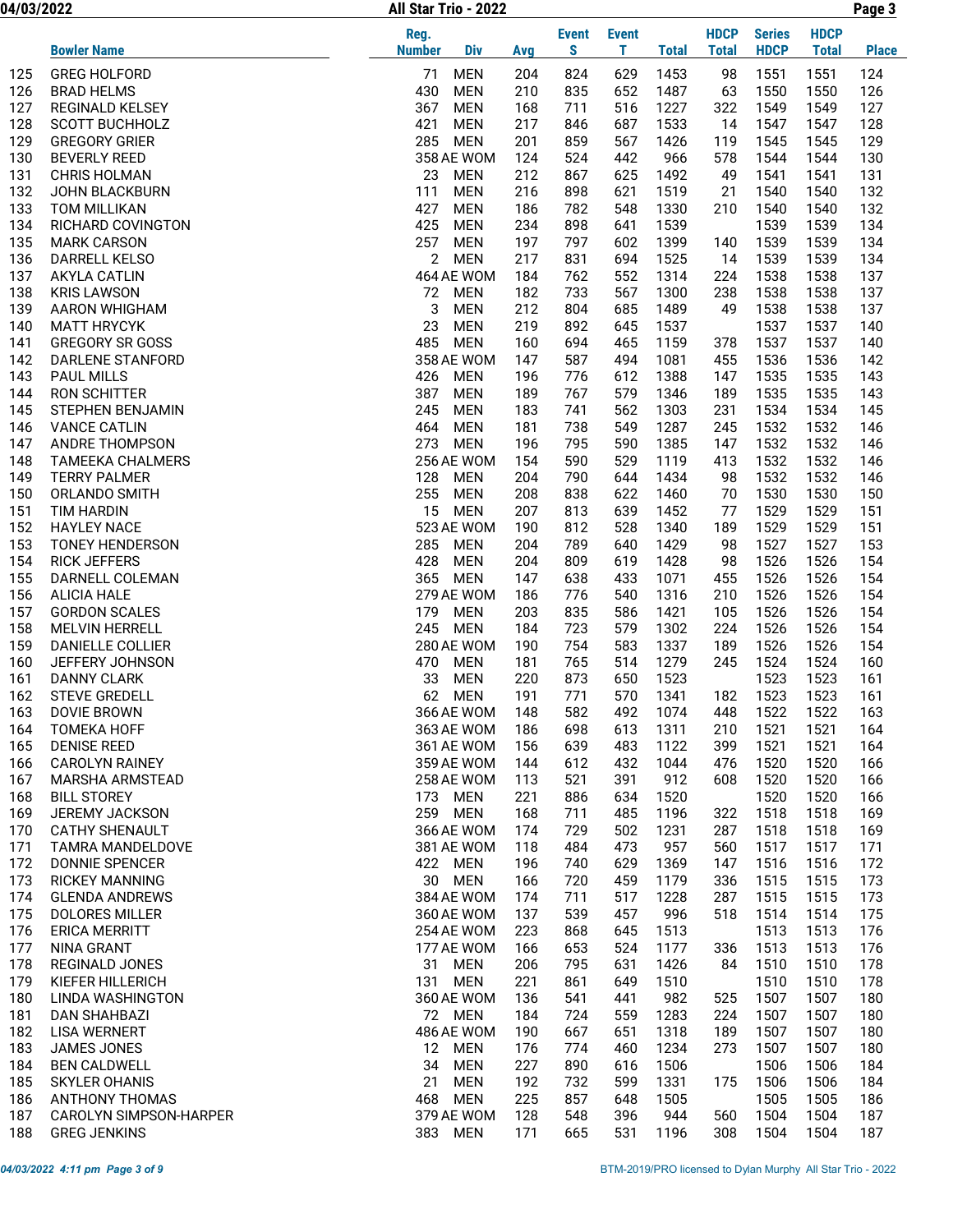04/03/2022 Page 4 All Star Trio - 2022

|            |                                               | Reg.                            |            | <b>Event</b> | <b>Event</b> |              | <b>HDCP</b>  | <b>Series</b> | <b>HDCP</b>  |              |
|------------|-----------------------------------------------|---------------------------------|------------|--------------|--------------|--------------|--------------|---------------|--------------|--------------|
|            | <b>Bowler Name</b>                            | <b>Number</b><br><b>Div</b>     | Avg        | S            | т            | <b>Total</b> | <b>Total</b> | <b>HDCP</b>   | <b>Total</b> | <b>Place</b> |
| 189        | <b>SCOTT KOPACZ</b>                           | 428<br><b>MEN</b>               | 198        | 822          | 549          | 1371         | 133          | 1504          | 1504         | 187          |
| 190        | <b>KERRY HOGAN</b>                            | 423<br><b>MEN</b>               | 188        | 753          | 554          | 1307         | 196          | 1503          | 1503         | 190          |
| 191        | <b>JERREEN STEPHENS</b>                       | 476 AE WOM<br>361 AE WOM        | 163        | 647          | 498          | 1145         | 357          | 1502          | 1502         | 191          |
| 192<br>193 | <b>SHARON WATKINS</b><br><b>RENEE SHORES</b>  | 248 AE WOM                      | 157<br>183 | 635<br>696   | 474<br>574   | 1109<br>1270 | 392<br>231   | 1501<br>1501  | 1501<br>1501 | 192<br>192   |
| 194        | <b>JIM HUDSON</b>                             | 428 MEN                         | 217        | 872          | 615          | 1487         | 14           | 1501          | 1501         | 192          |
| 195        | PAIGE LEEVY                                   | 431 AE WOM                      | 136        | 528          | 448          | 976          | 525          | 1501          | 1501         | 192          |
| 196        | ROMULUS JACKSON                               | 467<br>MEN                      | 208        | 822          | 606          | 1428         | 70           | 1498          | 1498         | 196          |
| 197        | RHONDA FREEMAN                                | 246 AE WOM                      | 130        | 557          | 381          | 938          | 560          | 1498          | 1498         | 196          |
| 198        | <b>AARON HORTON</b>                           | 253<br><b>MEN</b>               | 220        | 880          | 618          | 1498         |              | 1498          | 1498         | 196          |
| 199        | PATRICK WALLACE                               | 481<br><b>MEN</b>               | 179        | 646          | 599          | 1245         | 252          | 1497          | 1497         | 199          |
| 200        | <b>JOSH RAYBURN</b>                           | 61<br><b>MEN</b>                | 208        | 783          | 644          | 1427         | 70           | 1497          | 1497         | 199          |
| 201        | <b>TRAVIS BOGGS</b>                           | 495<br><b>MEN</b>               | 224        | 876          | 620          | 1496         |              | 1496          | 1496         | 201          |
| 202        | JOHNNY FINLEY                                 | 243<br><b>MEN</b>               | 181        | 736          | 515          | 1251         | 245          | 1496          | 1496         | 201          |
| 203        | <b>TERRI RIDDLE</b>                           | 89 AE WOM                       | 168        | 658          | 515          | 1173         | 322          | 1495          | 1495         | 203          |
| 204        | <b>STEVE SPENCE</b>                           | 27<br><b>MEN</b>                | 226        | 841          | 653          | 1494         |              | 1494          | 1494         | 204          |
| 205        | PATRICK JOHNSON                               | 308<br><b>MEN</b>               | 238        | 806          | 686          | 1492         |              | 1492          | 1492         | 205          |
| 206        | <b>RICHARD TAYLOR</b><br><b>STEVE MEADOWS</b> | 62<br><b>MEN</b><br><b>MEN</b>  | 187        | 811          | 478          | 1289         | 203          | 1492          | 1492         | 205          |
| 207<br>208 | <b>BRIAN MUNDY</b>                            | 430<br>387<br><b>MEN</b>        | 193<br>156 | 738<br>666   | 585<br>425   | 1323<br>1091 | 168<br>399   | 1491<br>1490  | 1491<br>1490 | 207<br>208   |
| 209        | SHELAX DAVIS-WILLIAMS                         | 363 AE WOM                      | 149        | 613          | 436          | 1049         | 441          | 1490          | 1490         | 208          |
| 210        | ANTHONY D'ANTIGNAC                            | 480<br><b>MEN</b>               | 171        | 645          | 535          | 1180         | 308          | 1488          | 1488         | 210          |
| 211        | <b>MARION DENSON</b>                          | 260<br><b>MEN</b>               | 159        | 647          | 462          | 1109         | 378          | 1487          | 1487         | 211          |
| 212        | <b>ARLANDERS SWIFT</b>                        | 267<br><b>MEN</b>               | 205        | 729          | 667          | 1396         | 91           | 1487          | 1487         | 211          |
| 213        | JOHN NICHOLS                                  | 477<br><b>MEN</b>               | 204        | 751          | 638          | 1389         | 98           | 1487          | 1487         | 211          |
| 214        | JOHN CREGGETT                                 | 483<br><b>MEN</b>               | 217        | 785          | 687          | 1472         | 14           | 1486          | 1486         | 214          |
| 215        | <b>RICARDO HARRIS</b>                         | 260<br><b>MEN</b>               | 199        | 815          | 545          | 1360         | 126          | 1486          | 1486         | 214          |
| 216        | <b>KENDRA FERGUSON</b>                        | 303 AE WOM                      | 166        | 653          | 497          | 1150         | 336          | 1486          | 1486         | 214          |
| 217        | <b>KENNETH BALL SR</b>                        | 368 MEN                         | 208        | 713          | 703          | 1416         | 70           | 1486          | 1486         | 214          |
| 218        | PHRONDALE CLARK                               | 372 AE WOM                      | 133        | 531          | 409          | 940          | 546          | 1486          | 1486         | 214          |
| 219        | ORLANDO WALTON                                | 259<br><b>MEN</b>               | 194        | 658          | 666          | 1324         | 161          | 1485          | 1485         | 219          |
| 220        | <b>DAVE SHIPLEY</b>                           | 385<br>MEN                      | 182        | 769          | 478          | 1247         | 238          | 1485          | 1485         | 219          |
| 221<br>222 | <b>DEBORA DRAKE</b><br><b>KEVIN RUSSELL</b>   | 244 AE WOM<br>473<br><b>MEN</b> | 179<br>192 | 697<br>703   | 536<br>606   | 1233<br>1309 | 252<br>175   | 1485<br>1484  | 1485<br>1484 | 219<br>222   |
| 223        | <b>DAMOND BUNTON</b>                          | 242<br><b>MEN</b>               | 215        | 793          | 662          | 1455         | 28           | 1483          | 1483         | 223          |
| 224        | <b>DOUG BURRESS</b>                           | 217<br><b>MEN</b>               | 195        | 768          | 561          | 1329         | 154          | 1483          | 1483         | 223          |
| 225        | <b>ROBIN JACKSON</b>                          | 242 AE WOM                      | 168        | 649          | 511          | 1160         | 322          | 1482          | 1482         | 225          |
| 226        | <b>LINDA BURNS</b>                            | 153 AE WOM                      | 208        | 791          | 621          | 1412         | 70           | 1482          | 1482         | 225          |
| 227        | MORGAN RODEBAUGH                              | 92 AE WOM                       | 191        | 696          | 603          | 1299         | 182          | 1481          | 1481         | 227          |
| 228        | RICHARD JAMES                                 | 272<br>MEN                      | 176        | 670          | 538          | 1208         | 273          | 1481          | 1481         | 227          |
| 229        | <b>GEORGE MATTHEWS</b>                        | 293<br><b>MEN</b>               | 173        | 700          | 487          | 1187         | 294          | 1481          | 1481         | 227          |
| 230        | <b>JOSH HERMAN</b>                            | 518<br><b>MEN</b>               | 208        | 818          | 592          | 1410         | 70           | 1480          | 1480         | 230          |
| 231        | MICHELE IRWIN                                 | 110 AE WOM                      | 220        | 877          | 603          | 1480         |              | 1480          | 1480         | 230          |
| 232        | <b>SHAWN RHODES</b>                           | 280<br><b>MEN</b>               | 218        | 852          | 620          | 1472         | 7            | 1479          | 1479         | 232          |
| 233        | <b>GEORGE CECALA</b><br><b>SHAMYR HARNEY</b>  | 370<br><b>MEN</b>               | 175        | 716          | 482          | 1198         | 280          | 1478          | 1478         | 233          |
| 234<br>235 | RAKYAH MERRIWEATHER                           | 74 MEN<br>253 AE WOM            | 165<br>196 | 634<br>755   | 500<br>574   | 1134<br>1329 | 343<br>147   | 1477<br>1476  | 1477<br>1476 | 234<br>235   |
| 236        | <b>SHON BARNES</b>                            | 376<br>MEN                      | 197        | 737          | 598          | 1335         | 140          | 1475          | 1475         | 236          |
| 237        | JOHN B WRIGHT                                 | 100<br><b>MEN</b>               | 204        | 756          | 620          | 1376         | 98           | 1474          | 1474         | 237          |
| 238        | <b>STEVE ROMERO</b>                           | 423<br><b>MEN</b>               | 232        | 882          | 591          | 1473         |              | 1473          | 1473         | 238          |
| 239        | <b>JAMES BROWN</b>                            | 249<br><b>MEN</b>               | 184        | 695          | 554          | 1249         | 224          | 1473          | 1473         | 238          |
| 240        | <b>TERRY SOCKS</b>                            | 154<br><b>MEN</b>               | 192        | 729          | 568          | 1297         | 175          | 1472          | 1472         | 240          |
| 241        | JULIUS JONES                                  | 251<br><b>MEN</b>               | 188        | 701          | 575          | 1276         | 196          | 1472          | 1472         | 240          |
| 242        | NICOLE LAWSON                                 | 465 AE WOM                      | 163        | 677          | 438          | 1115         | 357          | 1472          | 1472         | 240          |
| 243        | EDWARD LOCKETT                                | 3<br><b>MEN</b>                 | 212        | 811          | 610          | 1421         | 49           | 1470          | 1470         | 243          |
| 244        | <b>VINCENT CHATMAN</b>                        | 484<br><b>MEN</b>               | 207        | 779          | 612          | 1391         | 77           | 1468          | 1468         | 244          |
| 245        | DAVE KEMP III                                 | 516<br><b>MEN</b>               | 219        | 835          | 632          | 1467         |              | 1467          | 1467         | 245          |
| 246        | LEOTIS SR JOHNSON                             | 178<br><b>MEN</b>               | 198        | 785          | 547          | 1332         | 133          | 1465          | 1465         | 246          |
| 247<br>248 | <b>EARNEST ELAM III</b><br>CECIL SCOTT        | 423<br>MEN<br>483<br><b>MEN</b> | 190<br>181 | 682<br>670   | 594<br>549   | 1276<br>1219 | 189<br>245   | 1465<br>1464  | 1465<br>1464 | 246<br>248   |
| 249        | <b>DAVE MATTHEWS</b>                          | 386<br><b>MEN</b>               | 167        | 655          | 479          | 1134         | 329          | 1463          | 1463         | 249          |
| 250        | <b>STACI JACKSON</b>                          | 408 AE WOM                      | 145        | 527          | 467          | 994          | 469          | 1463          | 1463         | 249          |
| 251        | <b>EDWARD FUNCHES</b>                         | 484 MEN                         | 190        | 673          | 601          | 1274         | 189          | 1463          | 1463         | 249          |
| 252        | ROBBIE JOHNSON                                | 178 AE WOM                      | 160        | 586          | 499          | 1085         | 378          | 1463          | 1463         | 249          |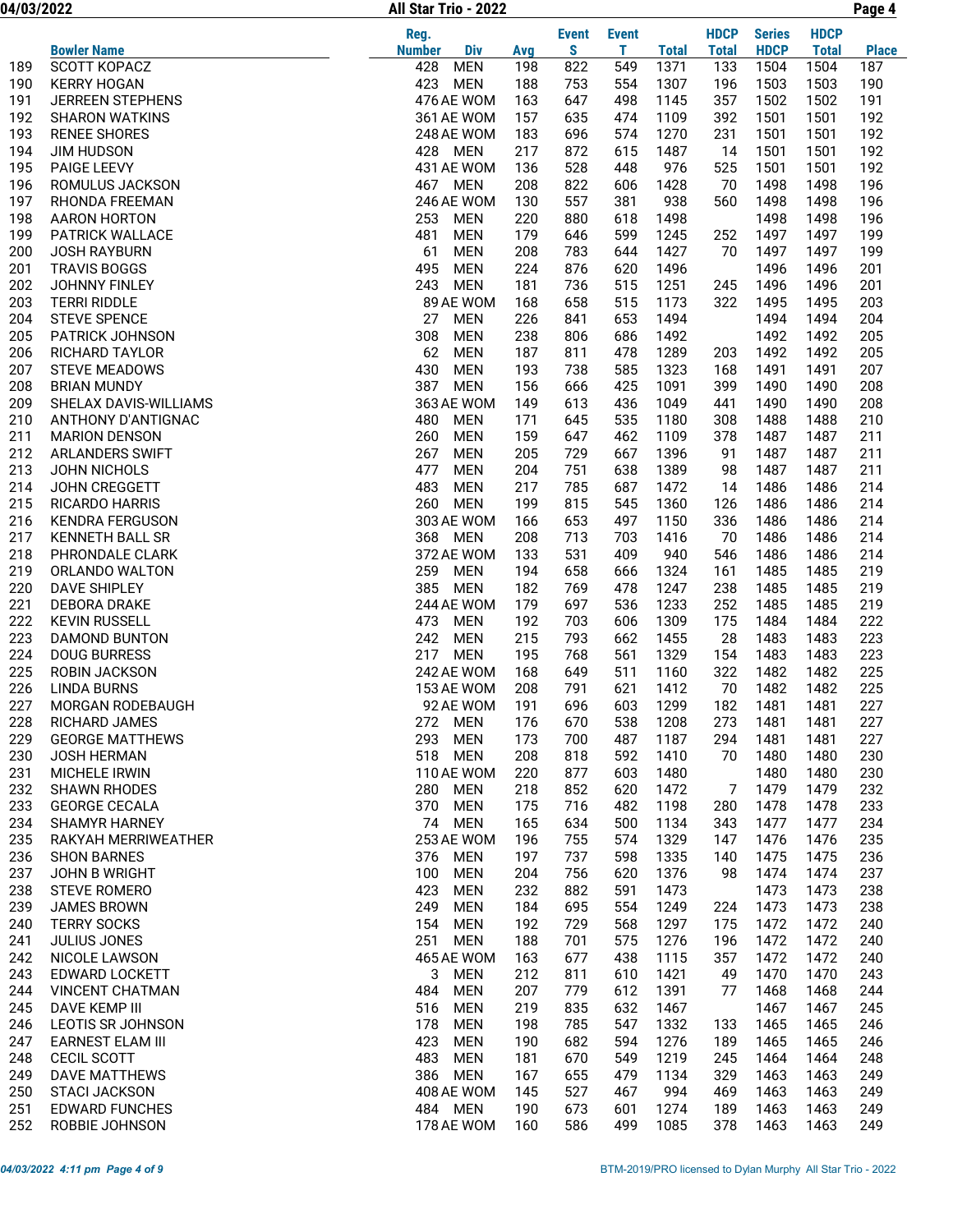04/03/2022 Page 5 All Star Trio - 2022

|            | <b>Bowler Name</b>                           | Reg.<br><b>Number</b> | Div                      | Avg        | <b>Event</b><br>S | <b>Event</b><br>т | <b>Total</b> | <b>HDCP</b><br><b>Total</b> | <b>Series</b><br><b>HDCP</b> | <b>HDCP</b><br><b>Total</b> | <b>Place</b> |
|------------|----------------------------------------------|-----------------------|--------------------------|------------|-------------------|-------------------|--------------|-----------------------------|------------------------------|-----------------------------|--------------|
| 253        | <b>ELAINE DAVIS</b>                          |                       | 357 AE WOM               | 152        | 634               | 401               | 1035         | 427                         | 1462                         | 1462                        | 253          |
| 254        | <b>WILLIAM FREEMAN</b>                       | 374                   | MEN                      | 213        | 874               | 545               | 1419         | 42                          | 1461                         | 1461                        | 254          |
| 255        | <b>OBIE STIGER</b>                           | 469                   | <b>MEN</b>               | 165        | 611               | 507               | 1118         | 343                         | 1461                         | 1461                        | 254          |
| 256        | <b>TRACEY WALTON</b>                         |                       | 267 AE WOM               | 185        | 691               | 551               | 1242         | 217                         | 1459                         | 1459                        | 256          |
| 257        | <b>BRIAN HEFLIN</b>                          | 373 MEN               |                          | 205        | 815               | 552               | 1367         | 91                          | 1458                         | 1458                        | 257          |
| 258        | <b>CHANEL THOMPSON</b>                       |                       | 379 AE WOM               | 154        | 641               | 403               | 1044         | 413                         | 1457                         | 1457                        | 258          |
| 259        | <b>CHARLES NACE</b>                          | 523                   | <b>MEN</b>               | 217        | 777               | 666               | 1443         | 14                          | 1457                         | 1457                        | 258          |
| 260        | RITCHIE THATCHER                             | 92                    | <b>MEN</b>               | 212        | 777               | 631               | 1408         | 49                          | 1457                         | 1457                        | 258          |
| 261        | <b>CHRIS SR MOORE</b>                        | 240                   | <b>MEN</b>               | 193        | 715               | 572               | 1287         | 168                         | 1455                         | 1455                        | 261          |
| 262        | RODNEY SIMPSON                               | 177                   | <b>MEN</b>               | 180        | 715               | 488               | 1203         | 252                         | 1455                         | 1455                        | 261          |
| 263        | <b>ERIK HAMILTON</b>                         | 378                   | <b>MEN</b>               | 179        | 687               | 516               | 1203         | 252                         | 1455                         | 1455                        | 261          |
| 264        | <b>BARBARA LESNIAK</b>                       |                       | 308 AE WOM               | 110        | 530               | 365               | 895          | 560                         | 1455                         | 1455                        | 261          |
| 265        | <b>DANARD SMITH</b>                          | 286                   | <b>MEN</b>               | 196        | 748               | 559               | 1307         | 147                         | 1454                         | 1454                        | 265          |
| 266<br>267 | <b>RENARD PHILLIPS</b>                       | 480<br>266            | <b>MEN</b><br><b>MEN</b> | 181<br>214 | 708<br>796        | 500<br>621        | 1208<br>1417 | 245<br>35                   | 1453<br>1452                 | 1453<br>1452                | 266<br>267   |
| 268        | <b>ERIC WALTON</b><br><b>ORECESIA FINLEY</b> |                       | 244 AE WOM               | 136        | 503               | 423               | 926          | 525                         | 1451                         | 1451                        | 268          |
| 269        | <b>COURTNEY HALLOM</b>                       |                       | 362 AE WOM               | 153        | 577               | 454               | 1031         | 420                         | 1451                         | 1451                        | 268          |
| 270        | <b>ROGER BYRD</b>                            | 255 MEN               |                          | 221        | 859               | 592               | 1451         |                             | 1451                         | 1451                        | 268          |
| 271        | <b>LINDA HAYNES</b>                          |                       | 475 AE WOM               | 173        | 669               | 488               | 1157         | 294                         | 1451                         | 1451                        | 268          |
| 272        | <b>BRENDAN HOLFORD</b>                       | 35                    | <b>MEN</b>               | 198        | 751               | 566               | 1317         | 133                         | 1450                         | 1450                        | 272          |
| 273        | <b>MIKE RAMSEY</b>                           | 158                   | <b>MEN</b>               | 203        | 738               | 606               | 1344         | 105                         | 1449                         | 1449                        | 273          |
| 274        | <b>KENNETH BURRELL</b>                       | 467                   | <b>MEN</b>               | 209        | 796               | 590               | 1386         | 63                          | 1449                         | 1449                        | 273          |
| 275        | ED COPELY                                    | 100                   | <b>MEN</b>               | 224        | 861               | 588               | 1449         |                             | 1449                         | 1449                        | 273          |
| 276        | <b>LAMONT DIGGS</b>                          | 484                   | <b>MEN</b>               | 194        | 736               | 552               | 1288         | 161                         | 1449                         | 1449                        | 273          |
| 277        | <b>BOB HILERICH</b>                          | 131                   | <b>MEN</b>               | 212        | 746               | 653               | 1399         | 49                          | 1448                         | 1448                        | 277          |
| 278        | <b>MICHAEL BURGINS</b>                       | 269                   | <b>MEN</b>               | 208        | 806               | 572               | 1378         | 70                          | 1448                         | 1448                        | 277          |
| 279        | <b>GREG BUMPUS</b>                           | 137                   | <b>MEN</b>               | 213        | 806               | 600               | 1406         | 42                          | 1448                         | 1448                        | 277          |
| 280        | <b>EDUARD SIDES</b>                          | 11                    | <b>MEN</b>               | 185        | 697               | 534               | 1231         | 217                         | 1448                         | 1448                        | 277          |
| 281        | <b>RICKEY BURGESS II</b>                     | 212                   | <b>MEN</b>               | 208        | 795               | 583               | 1378         | 70                          | 1448                         | 1448                        | 277          |
| 282<br>283 | MARCELLA THOMAS<br><b>KRIS KAPELANSKI</b>    | 429                   | 469 AE WOM<br><b>MEN</b> | 156<br>196 | 624<br>703        | 425<br>597        | 1049<br>1300 | 399<br>147                  | 1448<br>1447                 | 1448<br>1447                | 277<br>283   |
| 284        | <b>TRAVELLE HUDSON</b>                       | 485                   | <b>MEN</b>               | 183        | 703               | 513               | 1216         | 231                         | 1447                         | 1447                        | 283          |
| 285        | <b>REGINA MOYE</b>                           |                       | 359 AE WOM               | 170        | 612               | 519               | 1131         | 315                         | 1446                         | 1446                        | 285          |
| 286        | <b>GREG NOLLEY</b>                           | 116 MEN               |                          | 173        | 684               | 468               | 1152         | 294                         | 1446                         | 1446                        | 285          |
| 287        | JOANNA STROUD                                |                       | 472 AE WOM               | 167        | 645               | 472               | 1117         | 329                         | 1446                         | 1446                        | 285          |
| 288        | JOHN BAUERLE JR                              | 76                    | <b>MEN</b>               | 226        | 808               | 638               | 1446         |                             | 1446                         | 1446                        | 285          |
| 289        | <b>BROCK MATTHEWS</b>                        | 386                   | <b>MEN</b>               | 204        | 819               | 528               | 1347         | 98                          | 1445                         | 1445                        | 289          |
| 290        | <b>TERRY VAUGHN</b>                          | 103                   | <b>MEN</b>               | 200        | 788               | 531               | 1319         | 126                         | 1445                         | 1445                        | 289          |
| 291        | <b>FRANK PATEREK</b>                         | 1                     | <b>MEN</b>               | 217        | 841               | 590               | 1431         | 14                          | 1445                         | 1445                        | 289          |
| 292        | <b>DAVID SHANLEY</b>                         | 244                   | <b>MEN</b>               | 202        | 731               | 601               | 1332         | 112                         | 1444                         | 1444                        | 292          |
| 293        | ROBERT HILLARD                               | 271                   | <b>MEN</b>               | 205        | 807               | 546               | 1353         | 91                          | 1444                         | 1444                        | 292          |
| 294        | <b>ANDRE BAILEY</b>                          | 222                   | <b>MEN</b>               | 208        | 790               | 583               | 1373         | 70                          | 1443                         | 1443                        | 294          |
| 295        | <b>STEPHEN MARTIN</b>                        | 463                   | <b>MEN</b>               | 176        | 653               | 517               | 1170         | 273                         | 1443                         | 1443                        | 294          |
| 296<br>297 | <b>BRAD WALKER</b><br><b>BRANDON COOPER</b>  | 427<br>518            | MEN<br><b>MEN</b>        | 194<br>221 | 745<br>824        | 535<br>616        | 1280<br>1440 | 161                         | 1441<br>1440                 | 1441<br>1440                | 296<br>297   |
| 298        | FRANKLIN LOGAN                               | 274                   | <b>MEN</b>               | 164        | 608               | 482               | 1090         | 350                         | 1440                         | 1440                        | 297          |
| 299        | P ANGEL SMITH                                |                       | 357 AE WOM               | 128        | 480               | 394               | 874          | 566                         | 1440                         | 1440                        | 297          |
| 300        | <b>JESSE BANKS</b>                           | 463                   | <b>MEN</b>               | 172        | 717               | 421               | 1138         | 301                         | 1439                         | 1439                        | 300          |
| 301        | <b>MIKE SORRELLS</b>                         | 14                    | <b>MEN</b>               | 204        | 753               | 588               | 1341         | 98                          | 1439                         | 1439                        | 300          |
| 302        | AMANDA FOGERSON                              |                       | 424 AE WOM               | 147        | 583               | 400               | 983          | 455                         | 1438                         | 1438                        | 302          |
| 303        | DARNELL ABRON                                | 376                   | MEN                      | 158        | 628               | 424               | 1052         | 385                         | 1437                         | 1437                        | 303          |
| 304        | <b>SHAWN HARDAWAY</b>                        | 374                   | <b>MEN</b>               | 208        | 790               | 576               | 1366         | 70                          | 1436                         | 1436                        | 304          |
| 305        | <b>CHRISTOPHER PARSONS</b>                   | 466                   | <b>MEN</b>               | 201        | 720               | 597               | 1317         | 119                         | 1436                         | 1436                        | 304          |
| 306        | <b>GEORGE THOMPSON</b>                       | 22                    | MEN                      | 191        | 793               | 460               | 1253         | 182                         | 1435                         | 1435                        | 306          |
| 307        | <b>CORY BANKHEAD</b>                         | 267                   | <b>MEN</b>               | 206        | 728               | 623               | 1351         | 84                          | 1435                         | 1435                        | 306          |
| 308        | <b>ANTONIO GRANT</b>                         | 177                   | <b>MEN</b>               | 199        | 824               | 484               | 1308         | 126                         | 1434                         | 1434                        | 308          |
| 309        | JORDAN JAMERSON                              | 382                   | <b>MEN</b>               | 148        | 562               | 424               | 986          | 448                         | 1434                         | 1434                        | 308          |
| 310        | <b>JEFFERY PAYNTER</b>                       | 289                   | <b>MEN</b>               | 191        | 675               | 576               | 1251         | 182                         | 1433                         | 1433                        | 310          |
| 311<br>312 | PAUL HALL<br>EDWON SIMMONS                   | 158<br>256            | MEN<br><b>MEN</b>        | 191<br>178 | 671<br>671        | 579<br>501        | 1250<br>1172 | 182<br>259                  | 1432<br>1431                 | 1432                        | 311<br>312   |
| 313        | <b>CHRIS JEANS</b>                           | 400                   | <b>MEN</b>               | 211        | 905               | 470               | 1375         | 56                          | 1431                         | 1431<br>1431                | 312          |
| 314        | <b>JAMIE MYERS</b>                           |                       | 256 AE WOM               | 168        | 608               | 500               | 1108         | 322                         | 1430                         | 1430                        | 314          |
| 315        | <b>ISAAC PORTER</b>                          | 261 MEN               |                          | 227        | 813               | 617               | 1430         |                             | 1430                         | 1430                        | 314          |
| 316        | ANDRANICE COLLINS                            |                       | 252 AE WOM               | 205        | 811               | 528               | 1339         | 91                          | 1430                         | 1430                        | 314          |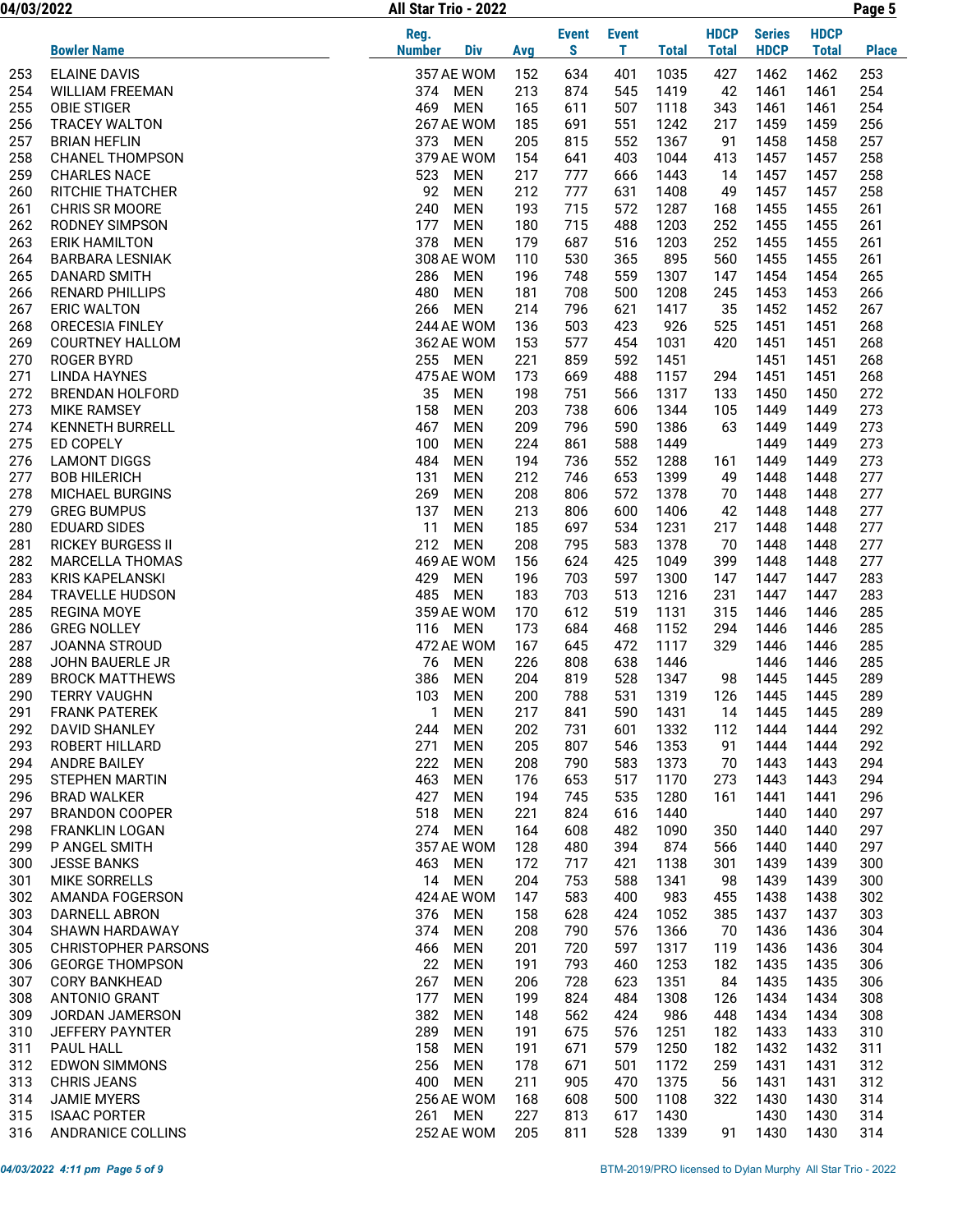04/03/2022 Page 6 All Star Trio - 2022

|     |                           | Reg.                        |     | <b>Event</b> | <b>Event</b> |              | <b>HDCP</b>  | <b>Series</b> | <b>HDCP</b>  |              |
|-----|---------------------------|-----------------------------|-----|--------------|--------------|--------------|--------------|---------------|--------------|--------------|
|     | <b>Bowler Name</b>        | <b>Number</b><br><b>Div</b> | Avg | S            | т            | <b>Total</b> | <b>Total</b> | <b>HDCP</b>   | <b>Total</b> | <b>Place</b> |
| 317 | <b>SANDY BROMBEREK</b>    | 370 AE WOM                  | 142 | 538          | 402          | 940          | 490          | 1430          | 1430         | 314          |
| 318 | SCOTT O'BRIEN             | 386 MEN                     | 171 | 620          | 501          | 1121         | 308          | 1429          | 1429         | 318          |
| 319 | <b>DEBORAH BARNES</b>     | 480 AE WOM                  | 162 | 572          | 493          | 1065         | 364          | 1429          | 1429         | 318          |
| 320 | ANDREW COLLINS            | 252 MEN                     | 191 | 686          | 560          | 1246         | 182          | 1428          | 1428         | 320          |
| 321 | <b>SHARI WILSON</b>       | 303 AE WOM                  | 175 | 661          | 487          | 1148         | 280          | 1428          | 1428         | 320          |
| 322 | <b>BRIAN ADAMS</b>        | 136 MEN                     | 214 | 785          | 607          | 1392         | 35           | 1427          | 1427         | 322          |
| 323 | NICOLE MORRIS CLARK       | 264 AE WOM                  | 198 | 742          | 551          | 1293         | 133          | 1426          | 1426         | 323          |
| 324 | <b>WILLIE MAE KELSEY</b>  | 359 AE WOM                  | 153 | 557          | 449          | 1006         | 420          | 1426          | 1426         | 323          |
| 325 | <b>AARON SIPES</b>        | 400 MEN                     | 221 | 796          | 629          | 1425         |              | 1425          | 1425         | 325          |
| 326 | L'NEISHA PORTER           | 269 AE WOM                  | 190 | 682          | 553          | 1235         | 189          | 1424          | 1424         | 326          |
| 327 | <b>LARISSA DARDEN</b>     | 364 AE WOM                  | 167 | 634          | 461          | 1095         | 329          | 1424          | 1424         | 326          |
| 328 | <b>LAKISHA PORTER</b>     | 264 AE WOM                  | 199 | 771          | 527          | 1298         | 126          | 1424          | 1424         | 326          |
| 329 | KENNETH BALL JR           | 368<br>MEN                  | 185 | 673          | 534          | 1207         | 217          | 1424          | 1424         | 326          |
| 330 | <b>DAVID REASON</b>       | 365 MEN                     | 164 | 611          | 461          | 1072         | 350          | 1422          | 1422         | 330          |
|     |                           |                             |     |              |              |              |              | 1422          |              |              |
| 331 | <b>EUNA SARAH BURGESS</b> | 212 AE WOM                  | 152 | 568          | 427          | 995          | 427          |               | 1422         | 330          |
| 332 | <b>JUDY SULLIVAN</b>      | 284 AE WOM                  | 168 | 570          | 529          | 1099         | 322          | 1421          | 1421         | 332          |
| 333 | MICHELLE HOLEYFIELD       | 270 AE WOM                  | 170 | 644          | 461          | 1105         | 315          | 1420          | 1420         | 333          |
| 334 | <b>ANDRE BROWN</b>        | 482<br>MEN                  | 183 | 674          | 514          | 1188         | 231          | 1419          | 1419         | 334          |
| 335 | <b>KENNETH DOW</b>        | 253<br><b>MEN</b>           | 203 | 691          | 622          | 1313         | 105          | 1418          | 1418         | 335          |
| 336 | <b>CAROL JONES</b>        | 377 AE WOM                  | 147 | 541          | 422          | 963          | 455          | 1418          | 1418         | 335          |
| 337 | <b>WILLIAM BEHYMER</b>    | 14 MEN                      | 217 | 808          | 596          | 1404         | 14           | 1418          | 1418         | 335          |
| 338 | <b>KILIJA BENSON</b>      | 271<br><b>MEN</b>           | 204 | 750          | 569          | 1319         | 98           | 1417          | 1417         | 338          |
| 339 | <b>EBONY LOCKETT</b>      | 4 AE WOM                    | 176 | 657          | 487          | 1144         | 273          | 1417          | 1417         | 338          |
| 340 | <b>MELISSA HINKLE</b>     | 425 AE WOM                  | 195 | 742          | 520          | 1262         | 154          | 1416          | 1416         | 340          |
| 341 | <b>KIM BERRY</b>          | 358 AE WOM                  | 121 | 465          | 364          | 829          | 587          | 1416          | 1416         | 340          |
| 342 | <b>ERICA PUGH</b>         | 266 AE WOM                  | 200 | 704          | 585          | 1289         | 126          | 1415          | 1415         | 342          |
| 343 | <b>ALLEN SCOTT</b>        | 243<br>MEN                  | 192 | 756          | 484          | 1240         | 175          | 1415          | 1415         | 342          |
| 344 | <b>ADAM ELLARS</b>        | 22<br><b>MEN</b>            | 203 | 690          | 619          | 1309         | 105          | 1414          | 1414         | 344          |
| 345 | <b>CIERRA SIMMONS</b>     | 479 AE WOM                  | 146 | 601          | 351          | 952          | 462          | 1414          | 1414         | 344          |
| 346 | NATHANIEL GILLESPIE       | 247 MEN                     | 206 | 737          | 593          | 1330         | 84           | 1414          | 1414         | 344          |
| 347 | <b>JUDITH WATKINS</b>     | 361 AE WOM                  | 120 | 481          | 342          | 823          | 590          | 1413          | 1413         | 347          |
| 348 | ROSALIND GRESHAM          | 362 AE WOM                  | 128 | 478          | 369          | 847          | 566          | 1413          | 1413         | 347          |
| 349 | RACHEL BAKER              | 268 AE WOM                  | 173 | 664          | 455          | 1119         | 294          | 1413          | 1413         | 347          |
| 350 | <b>KENNETH QUALLS</b>     | 540<br><b>MEN</b>           | 193 | 712          | 533          | 1245         | 168          | 1413          | 1413         | 347          |
| 351 | <b>FRANK SMITH</b>        | 465<br><b>MEN</b>           | 172 | 640          | 471          | 1111         | 301          | 1412          | 1412         | 351          |
| 352 | <b>EARNEST ATKINS</b>     | 293<br><b>MEN</b>           | 172 | 686          | 424          | 1110         | 301          | 1411          | 1411         | 352          |
| 353 | <b>VALGENE TRAYLOR</b>    | 246 AE WOM                  | 166 | 616          | 458          | 1074         | 336          | 1410          | 1410         | 353          |
| 354 | LISA HOLLIS               | 4 AE WOM                    | 192 | 708          | 526          | 1234         | 175          | 1409          | 1409         | 354          |
| 355 | <b>CARMELLE GOSS</b>      | 485 AE WOM                  | 142 | 511          | 408          | 919          | 490          | 1409          | 1409         | 354          |
| 356 | <b>BRODIE OHANIS</b>      | 21 MEN                      | 188 | 754          | 458          | 1212         | 196          | 1408          | 1408         | 356          |
| 357 | <b>CHAD HINEN</b>         | 294<br><b>MEN</b>           | 225 | 818          | 590          | 1408         |              | 1408          | 1408         | 356          |
| 358 | <b>DON CARR</b>           | 73<br><b>MEN</b>            | 190 | 638          | 580          | 1218         | 189          | 1407          | 1407         | 358          |
| 359 | RUSSELL SUTHERLAND        | 273<br>MEN                  | 204 | 665          | 644          | 1309         | 98           | 1407          | 1407         | 358          |
| 360 | <b>GAGE DALBEY</b>        | 431<br><b>MEN</b>           | 168 | 646          | 439          | 1085         | 322          | 1407          | 1407         | 358          |
| 361 | <b>GARY FORTNER</b>       | 14<br><b>MEN</b>            | 208 | 775          | 562          | 1337         | 70           | 1407          | 1407         | 358          |
| 362 | <b>DERRICK STEELE</b>     | 178<br><b>MEN</b>           | 200 | 733          | 547          | 1280         | 126          | 1406          | 1406         | 362          |
| 363 | <b>NICK HAUSMANN</b>      | 426<br>MEN                  | 158 | 595          | 425          | 1020         | 385          | 1405          | 1405         | 363          |
| 364 | <b>MARIO SMITH</b>        | 479<br><b>MEN</b>           | 194 | 670          | 574          | 1244         | 161          | 1405          | 1405         | 363          |
| 365 |                           |                             |     |              |              |              |              |               |              |              |
|     | <b>JON TAYLOR</b>         | 128<br>MEN                  | 220 | 755          | 649          | 1404         |              | 1404          | 1404         | 365          |
| 366 | <b>CAROL REDMAN</b>       | 365 AE WOM                  | 173 | 638          | 471          | 1109         | 294          | 1403          | 1403         | 366          |
| 367 | <b>CL SMITH</b>           | $2^{\circ}$<br><b>MEN</b>   | 209 | 741          | 599          | 1340         | 63           | 1403          | 1403         | 366          |
| 368 | <b>KEVIN PAYNE</b>        | 10<br><b>MEN</b>            | 210 | 788          | 552          | 1340         | 63           | 1403          | 1403         | 366          |
| 369 | KIMMIE SLAVENA            | 171 AE WOM                  | 153 | 571          | 411          | 982          | 420          | 1402          | 1402         | 369          |
| 370 | DANIEL PERATT             | 425<br><b>MEN</b>           | 222 | 818          | 583          | 1401         |              | 1401          | 1401         | 370          |
| 371 | <b>JAMES GABBARD</b>      | 11<br><b>MEN</b>            | 157 | 615          | 393          | 1008         | 392          | 1400          | 1400         | 371          |
| 372 | <b>TERRI YANCEY</b>       | 303 AE WOM                  | 186 | 680          | 508          | 1188         | 210          | 1398          | 1398         | 372          |
| 373 | <b>HARRY MURPHY</b>       | <b>MEN</b><br>97            | 220 | 794          | 603          | 1397         |              | 1397          | 1397         | 373          |
| 374 | JAMES PARISH JR           | <b>MEN</b><br>314           | 202 | 721          | 563          | 1284         | 112          | 1396          | 1396         | 374          |
| 375 | <b>TYLER BEARD</b>        | 212<br><b>MEN</b>           | 195 | 720          | 518          | 1238         | 154          | 1392          | 1392         | 375          |
| 376 | <b>SHAWN PITTS</b>        | 22<br>MEN                   | 200 | 676          | 589          | 1265         | 126          | 1391          | 1391         | 376          |
| 377 | <b>ASHLEY GRAHAM</b>      | 466 AE WOM                  | 194 | 660          | 569          | 1229         | 161          | 1390          | 1390         | 377          |
| 378 | ARIACHIZU KAMALU          | 268 MEN                     | 234 | 839          | 550          | 1389         |              | 1389          | 1389         | 378          |
| 379 | <b>BRENDA STEWART</b>     | 302 AE WOM                  | 157 | 585          | 411          | 996          | 392          | 1388          | 1388         | 379          |
| 380 | <b>DELVIN HAYES</b>       | 248 MEN                     | 223 | 777          | 611          | 1388         |              | 1388          | 1388         | 379          |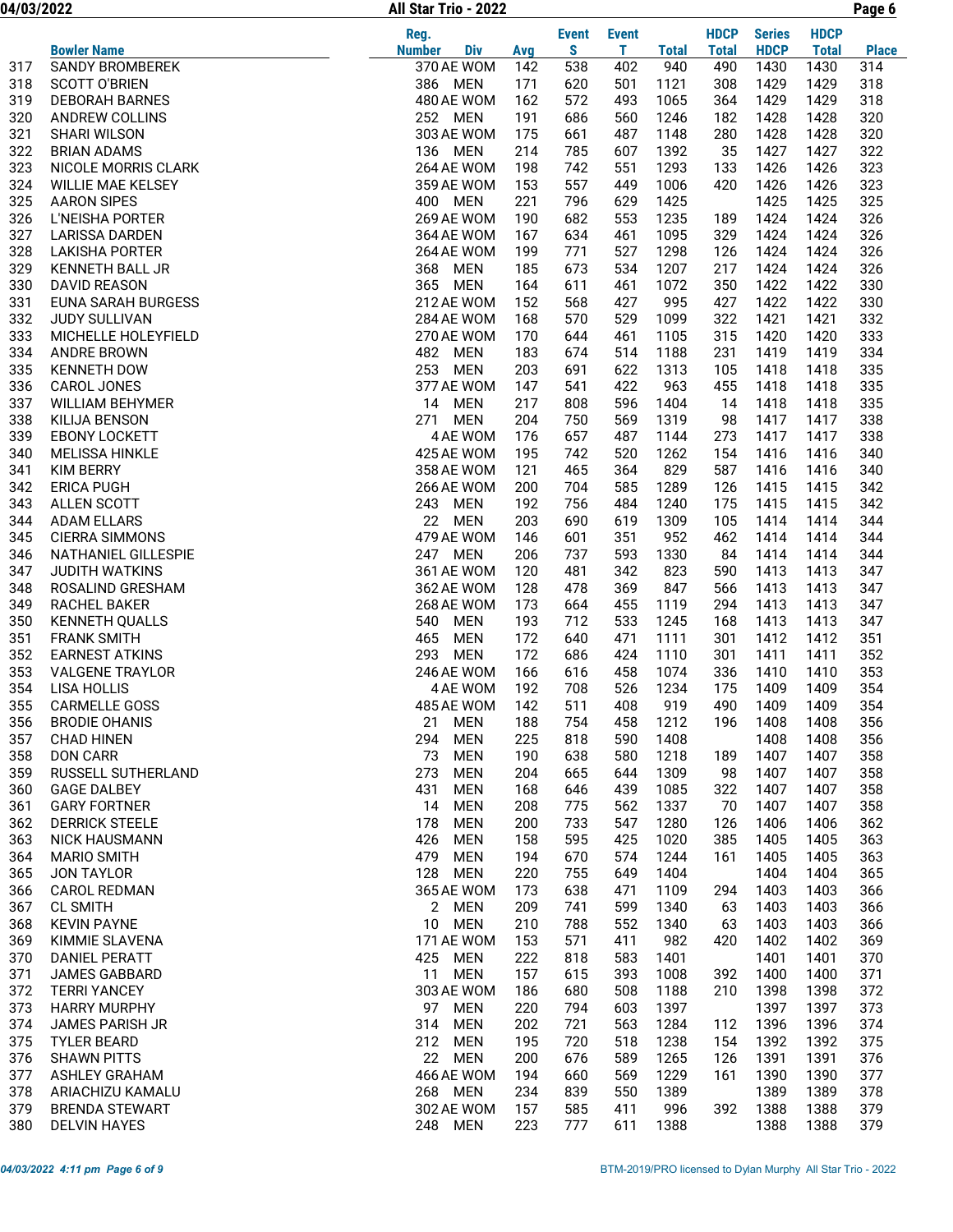04/03/2022 Page 7 All Star Trio - 2022

|            |                                              | Reg.                            |            | <b>Event</b> | <b>Event</b> |              | <b>HDCP</b>  | <b>Series</b> | <b>HDCP</b>  |              |
|------------|----------------------------------------------|---------------------------------|------------|--------------|--------------|--------------|--------------|---------------|--------------|--------------|
|            | <b>Bowler Name</b>                           | <b>Number</b><br><b>Div</b>     | Avg        | S            | т            | <b>Total</b> | <b>Total</b> | <b>HDCP</b>   | <b>Total</b> | <b>Place</b> |
| 381        | <b>DERRICK STELLE</b>                        | 302<br><b>MEN</b>               | 200        | 737          | 525          | 1262         | 126          | 1388          | 1388         | 379          |
| 382        | <b>BEN ESSEX</b>                             | 540<br><b>MEN</b>               | 196        | 739          | 501          | 1240         | 147          | 1387          | 1387         | 382          |
| 383        | DAN BEEMSTERBOER                             | 400<br><b>MEN</b>               | 216        | 855          | 511          | 1366         | 21           | 1387          | 1387         | 382          |
| 384        | <b>STEVE BERGMAN</b>                         | 27<br><b>MEN</b>                | 215        | 695          | 663          | 1358         | 28           | 1386          | 1386         | 384          |
| 385        | <b>KADE'JAH STEPHENS</b>                     | 476 AE WOM                      | 216        | 835          | 529          | 1364         | 21           | 1385          | 1385         | 385          |
| 386        | PAUL WILLIAMS                                | <b>MEN</b><br>249               | 178        | 651          | 474          | 1125         | 259          | 1384          | 1384         | 386          |
| 387        | <b>ART HOLDEN</b>                            | 486<br>MEN                      | 186        | 661          | 512          | 1173         | 210          | 1383          | 1383         | 387          |
| 388        | <b>GWEN ATKINS</b>                           | 293 AE WOM                      | 167        | 631          | 422          | 1053         | 329          | 1382          | 1382         | 388          |
| 389        | <b>GERALD BAYLOR</b>                         | 73<br>MEN                       | 203        | 720          | 557          | 1277         | 105          | 1382          | 1382         | 388          |
| 390        | <b>GEMISE JACKSON</b>                        | 251 AE WOM<br><b>MEN</b>        | 203        | 749          | 528<br>547   | 1277         | 105          | 1382          | 1382         | 388          |
| 391<br>392 | DEXTER CALDWELL<br>AARON OZOLIN              | 274<br>62 MEN                   | 199<br>194 | 708<br>745   | 473          | 1255<br>1218 | 126<br>161   | 1381<br>1379  | 1381<br>1379 | 391<br>392   |
| 393        | SHE'WANCA DOTSON                             | 284 AE WOM                      | 185        | 669          | 492          | 1161         | 217          | 1378          | 1378         | 393          |
| 394        | <b>ANTHONY WILLIAMS</b>                      | 376<br>MEN                      | 194        | 676          | 540          | 1216         | 161          | 1377          | 1377         | 394          |
| 395        | <b>KEVIN ROEBUCK</b>                         | 268<br><b>MEN</b>               | 193        | 725          | 484          | 1209         | 168          | 1377          | 1377         | 394          |
| 396        | <b>VALEDA SHAVER</b>                         | 364 AE WOM                      | 139        | 552          | 319          | 871          | 504          | 1375          | 1375         | 396          |
| 397        | SAMUEL STOTTS                                | 375<br>MEN                      | 200        | 778          | 471          | 1249         | 126          | 1375          | 1375         | 396          |
| 398        | RON LORENZONI                                | 222<br>MEN                      | 220        | 776          | 598          | 1374         |              | 1374          | 1374         | 398          |
| 399        | MICHELLE JONES                               | 371 AE WOM                      | 121        | 463          | 324          | 787          | 587          | 1374          | 1374         | 398          |
| 400        | <b>PAT GIESLER</b>                           | 387 MEN                         | 200        | 684          | 562          | 1246         | 126          | 1372          | 1372         | 400          |
| 401        | <b>MAGGIE BOYKIN</b>                         | 473 AE WOM                      | 186        | 676          | 485          | 1161         | 210          | 1371          | 1371         | 401          |
| 402        | <b>MICAH HAMILTON</b>                        | 382 MEN                         | 180        | 638          | 481          | 1119         | 252          | 1371          | 1371         | 401          |
| 403        | <b>CONNIE WILLIAMS JENKIN</b>                | 383 AE WOM                      | 116        | 499          | 311          | 810          | 560          | 1370          | 1370         | 403          |
| 404        | <b>ARVON PRENTISS</b>                        | 378<br>MEN                      | 184        | 638          | 508          | 1146         | 224          | 1370          | 1370         | 403          |
| 405<br>406 | SHENA BRIDGEWATER<br><b>BRANDON BRIMM</b>    | 371 AE WOM<br>465<br>MEN        | 116<br>217 | 462<br>743   | 308<br>611   | 770<br>1354  | 599<br>14    | 1369<br>1368  | 1369<br>1368 | 405<br>406   |
| 407        | <b>INIQUIA MILLER</b>                        | 4 AE WOM                        | 180        | 627          | 488          | 1115         | 252          | 1367          | 1367         | 407          |
| 408        | <b>EARNEST CRAWFORD</b>                      | 483<br>MEN                      | 190        | 682          | 496          | 1178         | 189          | 1367          | 1367         | 407          |
| 409        | <b>LUTHER JACKSON</b>                        | 474<br>MEN                      | 205        | 732          | 541          | 1273         | 91           | 1364          | 1364         | 409          |
| 410        | <b>MATT BROMBEREK</b>                        | 370<br><b>MEN</b>               | 153        | 556          | 388          | 944          | 420          | 1364          | 1364         | 409          |
| 411        | <b>ANDRE SIDES</b>                           | 12<br><b>MEN</b>                | 173        | 629          | 439          | 1068         | 294          | 1362          | 1362         | 411          |
| 412        | <b>READITH GARNETT</b>                       | 362 AE WOM                      | 147        | 541          | 366          | 907          | 455          | 1362          | 1362         | 411          |
| 413        | <b>JOE BROWN</b>                             | 277<br><b>MEN</b>               | 192        | 658          | 529          | 1187         | 175          | 1362          | 1362         | 411          |
| 414        | NIKOLAS MOORE                                | 280<br><b>MEN</b>               | 199        | 766          | 469          | 1235         | 126          | 1361          | 1361         | 414          |
| 415        | <b>WILLIE JUBITER</b>                        | 250<br><b>MEN</b>               | 203        | 711          | 545          | 1256         | 105          | 1361          | 1361         | 414          |
| 416        | <b>TRACY PATTON</b>                          | 289 AE WOM                      | 171        | 625          | 428          | 1053         | 308          | 1361          | 1361         | 414          |
| 417        | <b>DENISE KENNEDY</b>                        | 479 AE WOM                      | 133        | 460          | 354          | 814          | 546          | 1360          | 1360         | 417          |
| 418        | <b>KEITH STEPHENS</b>                        | 179<br>MEN                      | 221        | 799          | 559          | 1358         |              | 1358          | 1358         | 418          |
| 419<br>420 | THOMAS BLANDING<br><b>JABARI PAYNE</b>       | 3<br><b>MEN</b><br>372 MEN      | 208<br>187 | 654<br>675   | 633<br>476   | 1287<br>1151 | 70<br>203    | 1357<br>1354  | 1357<br>1354 | 419<br>420   |
| 421        | CAROL A JONES                                | 363 AE WOM                      | 159        | 528          | 445          | 973          | 378          | 1351          | 1351         | 421          |
| 422        | PATRICIA POINTER                             | 471 AE WOM                      | 171        | 569          | 473          | 1042         | 308          | 1350          | 1350         | 422          |
| 423        | MICHELLE PLANT                               | 467 AE WOM                      | 206        | 740          | 525          | 1265         | 84           | 1349          | 1349         | 423          |
| 424        | CHRIS JR MOORE                               | 240 MEN                         | 215        | 764          | 557          | 1321         | 28           | 1349          | 1349         | 423          |
| 425        | ALVA CUNNINGHAM                              | 357 AE WOM                      | 149        | 591          | 317          | 908          | 441          | 1349          | 1349         | 423          |
| 426        | <b>MICHAEL WARD</b>                          | 377 MEN                         | 175        | 587          | 481          | 1068         | 280          | 1348          | 1348         | 426          |
| 427        | <b>TAMIKA JONES</b>                          | 262 AE WOM                      | 181        | 631          | 471          | 1102         | 245          | 1347          | 1347         | 427          |
| 428        | <b>BILL JONES</b>                            | 294 MEN                         | 190        | 716          | 438          | 1154         | 189          | 1343          | 1343         | 428          |
| 429        | <b>GARY FISCUS</b>                           | 314<br><b>MEN</b>               | 210        | 701          | 579          | 1280         | 63           | 1343          | 1343         | 428          |
| 430        | JAMES WALLACE II                             | 481<br><b>MEN</b>               | 214        | 739          | 558          | 1297         | 35           | 1332          | 1332         | 430          |
| 431        | <b>CATRICE HARDY</b>                         | 272 AE WOM                      | 168        | 572          | 438          | 1010         | 322          | 1332          | 1332         | 430          |
| 432        | <b>MORRIS RICHARDSON II</b>                  | <b>MEN</b><br>471<br>378        | 213        | 743          | 547          | 1290         | 42           | 1332          | 1332         | 430          |
| 433<br>434 | <b>AARON CURTIS</b><br><b>WAYNE SPRINGER</b> | <b>MEN</b><br>257<br><b>MEN</b> | 220<br>206 | 808<br>707   | 523<br>537   | 1331<br>1244 | 84           | 1331<br>1328  | 1331<br>1328 | 433<br>434   |
| 435        | <b>EUGENE JONES</b>                          | 242<br><b>MEN</b>               | 223        | 745          | 582          | 1327         |              | 1327          | 1327         | 435          |
| 436        | <b>BRIAN MODJESKI</b>                        | 171<br><b>MEN</b>               | 195        | 675          | 496          | 1171         | 154          | 1325          | 1325         | 436          |
| 437        | <b>CRAIG SCHMUDE</b>                         | 477<br><b>MEN</b>               | 199        | 663          | 534          | 1197         | 126          | 1323          | 1323         | 437          |
| 438        | <b>RICK MURDOCK</b>                          | 466<br><b>MEN</b>               | 204        | 693          | 531          | 1224         | 98           | 1322          | 1322         | 438          |
| 439        | DAVID MODJESKI                               | 170<br>MEN                      | 198        | 650          | 537          | 1187         | 133          | 1320          | 1320         | 439          |
| 440        | <b>JAMES JANKAUSKIS</b>                      | 477<br><b>MEN</b>               | 186        | 697          | 413          | 1110         | 210          | 1320          | 1320         | 439          |
| 441        | RAYMOND LEE                                  | <b>MEN</b><br>248               | 223        | 813          | 506          | 1319         |              | 1319          | 1319         | 441          |
| 442        | <b>XAVIER STUDWAY</b>                        | 286<br><b>MEN</b>               | 213        | 765          | 506          | 1271         | 42           | 1313          | 1313         | 442          |
| 443        | <b>NOREEN LEE</b>                            | 482<br><b>MEN</b>               | 160        | 515          | 419          | 934          | 378          | 1312          | 1312         | 443          |
| 444        | <b>BROOKE HELTON</b>                         | 21 AE WOM                       | 110        | 485          | 264          | 749          | 560          | 1309          | 1309         | 444          |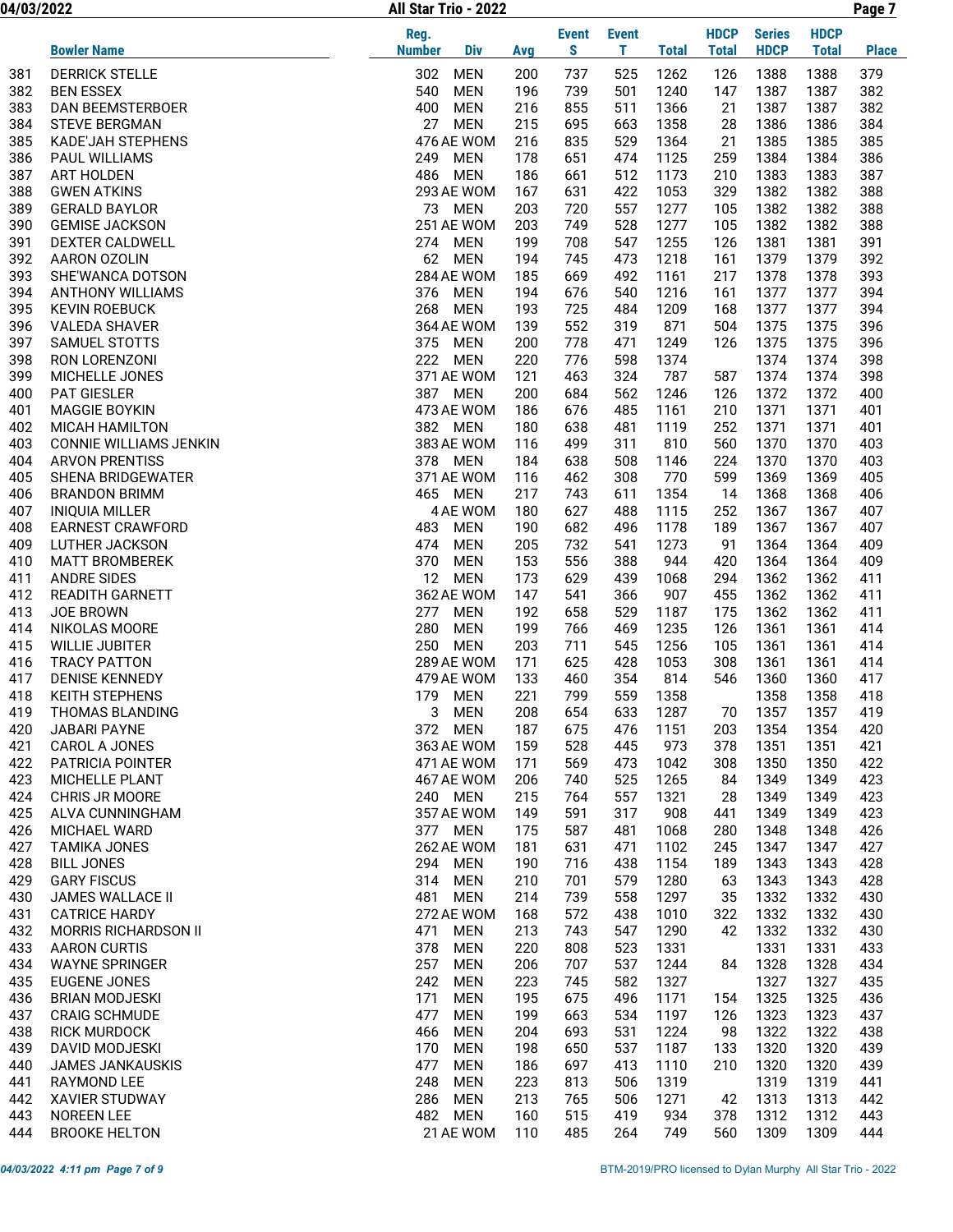04/03/2022 Page 8 All Star Trio - 2022

|     |                          | Reg.                        |     | <b>Event</b> | <b>Event</b> |              | <b>HDCP</b>  | <b>Series</b> | <b>HDCP</b>  |              |
|-----|--------------------------|-----------------------------|-----|--------------|--------------|--------------|--------------|---------------|--------------|--------------|
|     | <b>Bowler Name</b>       | <b>Number</b><br><b>Div</b> | Avg | S            | Т            | <b>Total</b> | <b>Total</b> | <b>HDCP</b>   | <b>Total</b> | <b>Place</b> |
| 445 | <b>LANICE SHERROD</b>    | 371 AE WOM                  | 98  | 359          | 301          | 660          | 647          | 1307          | 1307         | 445          |
| 446 | <b>JEFF HARDCASTLE</b>   | 284<br>MEN                  | 198 | 707          | 461          | 1168         | 133          | 1301          | 1301         | 446          |
| 447 | <b>VERNELL GAINES</b>    | 252<br><b>MEN</b>           | 214 | 734          | 522          | 1256         | 35           | 1291          | 1291         | 447          |
| 448 | DARRYL JOHNSON           | 470<br><b>MEN</b>           | 197 | 638          | 510          | 1148         | 140          | 1288          | 1288         | 448          |
| 449 | <b>JEFF KURYLA</b>       | 158<br><b>MEN</b>           | 189 | 635          | 459          | 1094         | 189          | 1283          | 1283         | 449          |
| 450 | <b>GEORGE ELLISON JR</b> | 367<br><b>MEN</b>           | 178 | 533          | 488          | 1021         | 259          | 1280          | 1280         | 450          |
| 451 | JOHNNY HAMPTON           | 383<br><b>MEN</b>           | 164 | 529          | 393          | 922          | 350          | 1272          | 1272         | 451          |
| 452 | <b>RICK SCOTT</b>        | 429<br><b>MEN</b>           | 180 | 545          | 475          | 1020         | 252          | 1272          | 1272         | 451          |
| 453 | SANTAGO PURDIMAN         | 475<br><b>MEN</b>           | 169 | 560          | 395          | 955          | 315          | 1270          | 1270         | 453          |
| 454 | <b>DYLAN HOLFORD</b>     | 49<br><b>MEN</b>            | 222 | 706          | 563          | 1269         |              | 1269          | 1269         | 454          |
| 455 | <b>LATRICE BROWN</b>     | 471 AE WOM                  | 174 | 593          | 387          | 980          | 287          | 1267          | 1267         | 455          |
| 456 | <b>TREVOR STEVENSON</b>  | 375<br><b>MEN</b>           | 214 | 734          | 489          | 1223         | 35           | 1258          | 1258         | 456          |
| 457 | <b>ANTONIE POLLARD</b>   | 10<br><b>MEN</b>            | 217 | 674          | 563          | 1237         | 14           | 1251          | 1251         | 457          |
| 458 | <b>SENOL CRNETA</b>      | 128<br><b>MEN</b>           | 212 | 616          | 581          | 1197         | 49           | 1246          | 1246         | 458          |
| 459 | <b>CLARENCE AMES</b>     | 314<br><b>MEN</b>           | 214 | 626          | 572          | 1198         | 35           | 1233          | 1233         | 459          |
| 460 | <b>ANDRE HARRIS</b>      | 482<br><b>MEN</b>           | 206 | 657          | 492          | 1149         | 84           | 1233          | 1233         | 459          |
| 461 | <b>JAMES WILLIAMS</b>    | 249<br><b>MEN</b>           | 183 | 519          | 444          | 963          | 231          | 1194          | 1194         | 461          |
| 462 | <b>JOE CALISTRO</b>      | 23<br><b>MEN</b>            | 223 | 519          | 658          | 1177         |              | 1177          | 1177         | 462          |
| 463 | <b>JEREMY THOMAS</b>     | 373<br><b>MEN</b>           | 220 | 674          | 490          | 1164         |              | 1164          | 1164         | 463          |
| 464 | <b>DWAYNE DILLARD</b>    | 367<br><b>MEN</b>           | 187 | 552          | 383          | 935          | 203          | 1138          | 1138         | 464          |
| 465 | <b>TONY TANET</b>        | 472<br><b>MEN</b>           | 189 | 457          | 462          | 919          | 189          | 1108          | 1108         | 465          |
| 466 | <b>EMMANUEL FERREL</b>   | 246<br><b>MEN</b>           | 220 | 614          | 433          | 1047         |              | 1047          | 1047         | 466          |
| 467 | <b>MIKE BANKERT</b>      | 86<br><b>MEN</b>            | 237 | 881          | XXX          | 881          |              | 881           | 881          | 467          |
| 468 | <b>SANDRA MINOR</b>      | 478 AE WOM                  | 189 | 741          |              | 741          | 108          | 849           | 849          | 468          |
| 469 | <b>WENDY BERRY</b>       | 478 AE WOM                  | 180 | 698          |              | 698          | 144          | 842           | 842          | 469          |
| 470 | <b>SEAN RUSSELL</b>      | 478<br><b>MEN</b>           | 199 | 687          |              | 687          | 72           | 759           | 759          | 470          |
| 471 | <b>JIM HEARD</b>         | 140<br><b>MEN</b>           | 192 | <b>XXX</b>   | 663          | 663          | 75           | 738           | 738          | 471          |
| 472 | <b>WESLEY STEWART</b>    | 536<br><b>MEN</b>           | 175 | XXX          | 615          | 615          | 120          | 735           | 735          | 472          |
| 473 | <b>JERRY SMITH</b>       | 19<br><b>MEN</b>            | 189 | <b>XXX</b>   | 642          | 642          | 81           | 723           | 723          | 473          |
| 474 | J.D. MOORE               | 78<br><b>MEN</b>            | 209 | XXX          | 687          | 687          | 27           | 714           | 714          | 474          |
| 475 | <b>RYAN PITMAN</b>       | 74<br><b>MEN</b>            | 217 | <b>XXX</b>   | 703          | 703          | 6            | 709           | 709          | 475          |
| 476 | <b>JOE STUCKEY</b>       | 420<br><b>MEN</b>           | 158 |              | 534          | 534          | 165          | 699           | 699          | 476          |
| 477 | <b>MARK BRUNCK</b>       | 535<br><b>MEN</b>           | 199 | <b>XXX</b>   | 642          | 642          | 54           | 696           | 696          | 477          |
| 478 | <b>JARROD HUBBLE</b>     | 71<br><b>MEN</b>            | 170 | <b>XXX</b>   | 558          | 558          | 135          | 693           | 693          | 478          |
| 479 | <b>NICK COVERT</b>       | 340<br><b>MEN</b>           | 228 | <b>XXX</b>   | 691          | 691          |              | 691           | 691          | 479          |
| 480 | <b>JALEN MOSLEY</b>      | 112<br><b>MEN</b>           | 238 | <b>XXX</b>   | 690          | 690          |              | 690           | 690          | 480          |
| 481 | <b>IAN PERRY</b>         | 153<br>MEN                  | 222 | <b>XXX</b>   | 690          | 690          |              | 690           | 690          | 480          |
| 482 | <b>JASON TANKERSLEY</b>  | 536<br><b>MEN</b>           | 191 | XXX          | 611          | 611          | 78           | 689           | 689          | 482          |
| 483 | <b>ALEXIS BRUNCK</b>     | 535 AE WOM                  | 189 | <b>XXX</b>   | 604          | 604          | 81           | 685           | 685          | 483          |
| 484 | SAM THOMPSON             | 153 MEN                     | 203 | XXX          | 639          | 639          | 45           | 684           | 684          | 484          |
| 485 | <b>BILL CASH</b>         | 73<br><b>MEN</b>            | 202 | XXX          | 634          | 634          | 48           | 682           | 682          | 485          |
| 486 | <b>JOSH VAUGHN</b>       | 112<br><b>MEN</b>           | 210 | XXX          | 649          | 649          | 27           | 676           | 676          | 486          |
| 487 | <b>KORI HARRIS</b>       | 19<br><b>MEN</b>            | 198 | XXX          | 612          | 612          | 57           | 669           | 669          | 487          |
| 488 | <b>DOUGLAS SURFLEET</b>  | 347<br><b>MEN</b>           | 186 | <b>XXX</b>   | 576          | 576          | 90           | 666           | 666          | 488          |
| 489 | <b>TRENT BURNS</b>       | 1<br><b>MEN</b>             | 225 | <b>XXX</b>   | 664          | 664          |              | 664           | 664          | 489          |
| 490 | NOAH STUCKEY             | 420<br><b>MEN</b>           | 163 |              | 510          | 510          | 153          | 663           | 663          | 490          |
| 491 | <b>JAMIN SMITH</b>       | 536<br>MEN                  | 188 | <b>XXX</b>   | 577          | 577          | 84           | 661           | 661          | 491          |
| 492 | <b>CHRIS MANNING</b>     | 30<br><b>MEN</b>            | 169 | XXX          | 524          | 524          | 135          | 659           | 659          | 492          |
| 493 | <b>DUSTIN DIDION</b>     | 166<br>MEN                  | 210 | <b>XXX</b>   | 624          | 624          | 27           | 651           | 651          | 493          |
| 494 | <b>D'SHON LENOIR</b>     | 216<br><b>MEN</b>           | 208 | <b>XXX</b>   | 621          | 621          | 30           | 651           | 651          | 493          |
| 495 | <b>ANTHONY HAMITER</b>   | 31<br><b>MEN</b>            | 213 | <b>XXX</b>   | 632          | 632          | 18           | 650           | 650          | 495          |
| 496 | <b>TERRY BRINK</b>       | 295<br><b>MEN</b>           | 195 | <b>XXX</b>   | 583          | 583          | 66           | 649           | 649          | 496          |
| 497 | JOHN LONG JR             | 313<br><b>MEN</b>           | 226 | XXX          | 640          | 640          |              | 640           | 640          | 497          |
| 498 | <b>JOE FARMER</b>        | 41<br><b>MEN</b>            | 205 | <b>XXX</b>   | 595          | 595          | 39           | 634           | 634          | 498          |
| 499 | <b>RANDY DERRINGER</b>   | 535<br><b>MEN</b>           | 172 | <b>XXX</b>   | 502          | 502          | 129          | 631           | 631          | 499          |
| 500 | <b>ERIC MULLINIX</b>     | 85<br><b>MEN</b>            | 211 | XXX          | 607          | 607          | 24           | 631           | 631          | 499          |
| 501 | <b>LOGAN HOLFORD</b>     | 51 AE WOM                   | 121 | XXX          | 390          | 390          | 240          | 630           | 630          | 501          |
| 502 | A.J. STUART              | 169<br><b>MEN</b>           | 205 | <b>XXX</b>   | 589          | 589          | 39           | 628           | 628          | 502          |
| 503 | <b>TOBY GOLDER</b>       | 35<br><b>MEN</b>            | 175 | <b>XXX</b>   | 506          | 506          | 120          | 626           | 626          | 503          |
| 504 | <b>BRANDON DIDION</b>    | 166<br><b>MEN</b>           | 225 | <b>XXX</b>   | 623          | 623          |              | 623           | 623          | 504          |
| 505 | <b>RICHIE GEIERSBACH</b> | 169<br><b>MEN</b>           | 206 | <b>XXX</b>   | 586          | 586          | 36           | 622           | 622          | 505          |
| 506 | <b>AMY CRAFT</b>         | 61 AE WOM                   | 203 | XXX          | 576          | 576          | 45           | 621           | 621          | 506          |
| 507 | <b>ERICA WRIGHT</b>      | 126 AE WOM                  | 185 | XXX          | 526          | 526          | 93           | 619           | 619          | 507          |
| 508 | <b>JIM CRAFT</b>         | $\mathbf{1}$<br><b>MEN</b>  | 214 | XXX          | 603          | 603          | 15           | 618           | 618          | 508          |
|     |                          |                             |     |              |              |              |              |               |              |              |